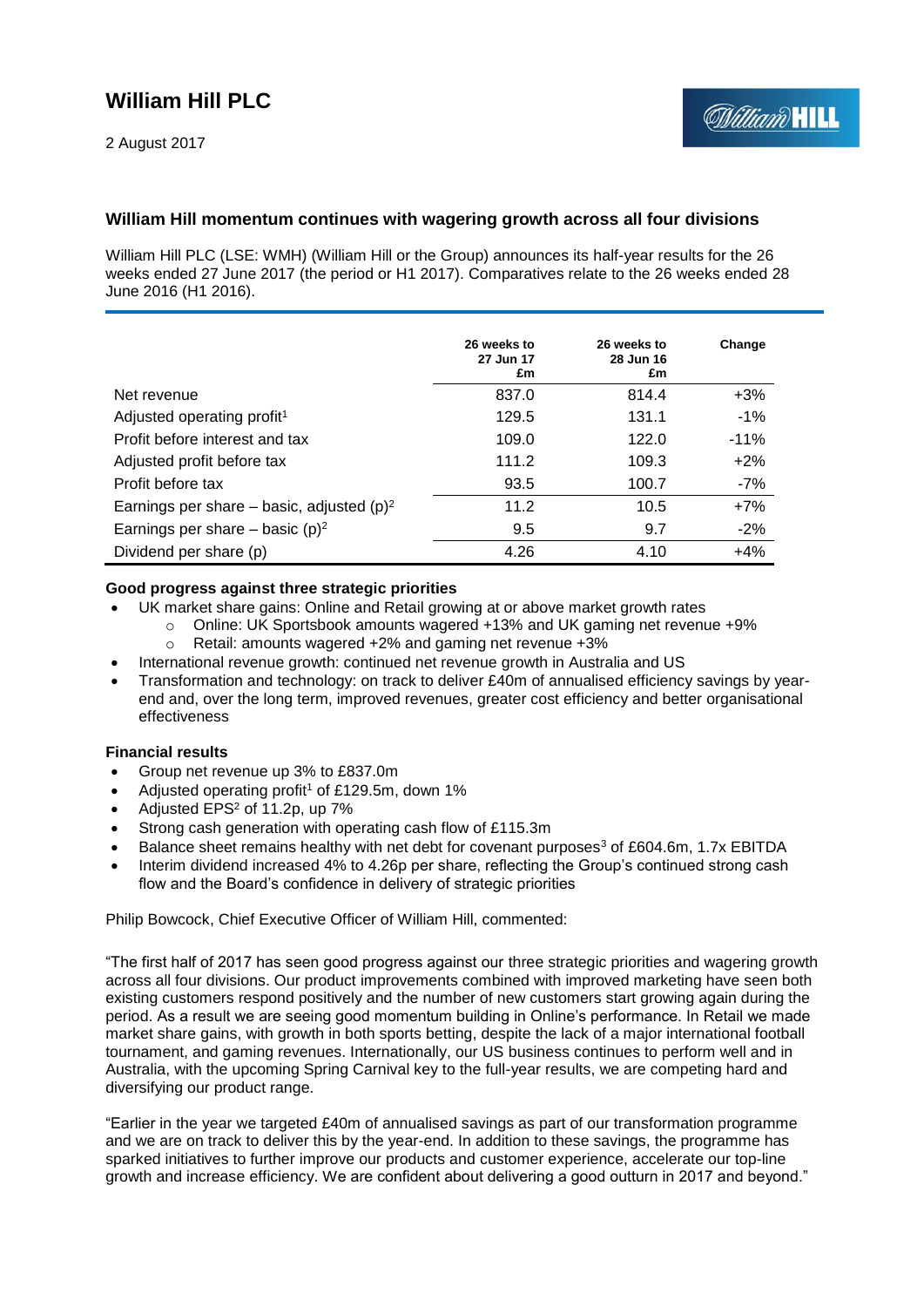#### Notes:

- 1. Adjusted operating profit is defined as profit before interest and tax, excluding exceptional items and other defined adjustments. Further detail on adjusted measures is provided in note 3 to the half-year results.
- 2. Basic EPS is based on an average of 856.8 million shares for H1 2017 and an average of 877.2 million shares for H1 2016. Adjusted EPS is based upon adjusted profits after tax.
- 3. Net debt for covenant purposes and EBITDA for covenant purposes are non-statutory measures. The basis of calculation is as described in note 23 to the financial statements within our 2016 Annual Report.
- 4. Definitions are provided in the glossary at the back of the document.
- 5. Numbers are presented on an adjusted basis unless otherwise stated.

#### **Enquiries**

| William Hill<br>PLC. | Philip Bowcock, CEO<br>Mark Summerfield, Interim CFO<br>Lyndsay Wright, Director of Strategy, Brand and IR<br>Ciaran O'Brien, Director of Communications | Today: +44 (0) 20 7404 5959<br>Thereafter: +44 (0) 20 8918 3614 |
|----------------------|----------------------------------------------------------------------------------------------------------------------------------------------------------|-----------------------------------------------------------------|
| <b>Brunswick</b>     | Andrew Porter / Oliver Hughes / Chris Buscombe                                                                                                           | Tel: +44 (0) 20 7404 5959                                       |

#### **Analyst and investor presentation**

| Meeting                                   | Wednesday, 2 August 2017 at 9.00 am BST                                      |
|-------------------------------------------|------------------------------------------------------------------------------|
|                                           | The Lincoln Centre, 18 Lincoln's Inn Fields, London WC2A 3ED                 |
| Live conference call                      | Tel: +44 (0) 20 3059 8125. Password: William Hill                            |
| Archive conference call                   | Tel: +44 (0) 121 260 4861. Passcode: 6636190#. Available until 9 August 2017 |
| Video webcast                             | www.williamhillplc.com                                                       |
| Barba ta sanat sa mga 1999 na mga sanat t |                                                                              |

#### **Debt investor conference call**

| Live conference call    | 11.00 am BST. Tel: +44 (0) 20 3059 8125. Password: William Hill             |
|-------------------------|-----------------------------------------------------------------------------|
| Archive conference call | Tel: +44 (0) 121 260 4861. Passcode 6637049#. Available until 9 August 2017 |
|                         |                                                                             |

## **Notes to editors**

William Hill, The Home of Betting, is one of the world's leading betting and gaming companies, employing around 16,000 people. Founded in 1934, it is the one of the UK's largest bookmakers with around 2,375 licensed betting offices that provide betting opportunities on a wide range of sporting and non-sporting events, gaming on machines and numbers-based products including lotteries. The Group's Online business (www.williamhill.com) is one of the world's leading online betting and gaming businesses, providing customers with the opportunity to access William Hill's products online, through their smartphone or tablet, by telephone and by text services. William Hill US was established in June 2012 and provides land-based and mobile sports betting services in Nevada, and is the exclusive risk manager for the State of Delaware's sports lottery. William Hill Australia is one of the largest online betting businesses in Australia after the Group acquired Sportingbet and tomwaterhouse.com in 2013. It offers sports betting products online, by telephone and via mobile devices. William Hill PLC is listed on the London Stock Exchange. The Group generates revenues of c£1.6bn a year.

#### **Cautionary note regarding forward-looking statements**

NOT FOR RELEASE, PUBLICATION OR DISTRIBUTION IN WHOLE OR IN PART IN, INTO OR FROM ANY JURISDICTION WHERE TO DO SO WOULD CONSTITUTE A VIOLATION OF THE RELEVANT LAWS OR REGULATIONS OF THAT JURISDICTION

These results include statements that are, or may be deemed to be, "forward-looking statements". These forward-looking statements can be identified by the use of forward-looking terminology, including the terms "believes", "estimates", "anticipates", "expects", "intends", "plans", "goal", "target", "aim", "may", "will", "would", "could" or "should" or, in each case, their negative or other variations or comparable terminology. These forward-looking statements include all matters that are not historical facts. They appear in a number of places throughout these results and the information incorporated by reference into these results and include statements regarding the intentions, beliefs or current expectations of the directors, William Hill or the Group concerning, amongst other things, the results of operations, financial condition, liquidity, prospects, growth, strategies and dividend policy of William Hill and the industry in which it operates.

By their nature, forward-looking statements involve risks and uncertainties because they relate to events and depend on circumstances that may or may not occur in the future and may be beyond William Hill's ability to control or predict. Forwardlooking statements are not guarantees of future performance. The Group's actual results of operations, financial condition, liquidity, dividend policy and the development of the industry in which it operates may differ materially from the impression created by the forward-looking statements contained in these results and/or the information incorporated by reference into these results. In addition, even if the results of operations, financial condition, liquidity and dividend policy of the Group and the development of the industry in which it operates, are consistent with the forward-looking statements contained in these results and/or the information incorporated by reference into these results, those results or developments may not be indicative of results or developments in subsequent periods.

Other than in accordance with its legal or regulatory obligations (including under the Market Abuse Regulation (596/2014), the Listing Rules, the Disclosure Guidance and Transparency Rules and the Prospectus Rules), William Hill does not undertake any obligation to update or revise publicly any forward-looking statement, whether as a result of new information, future events or otherwise.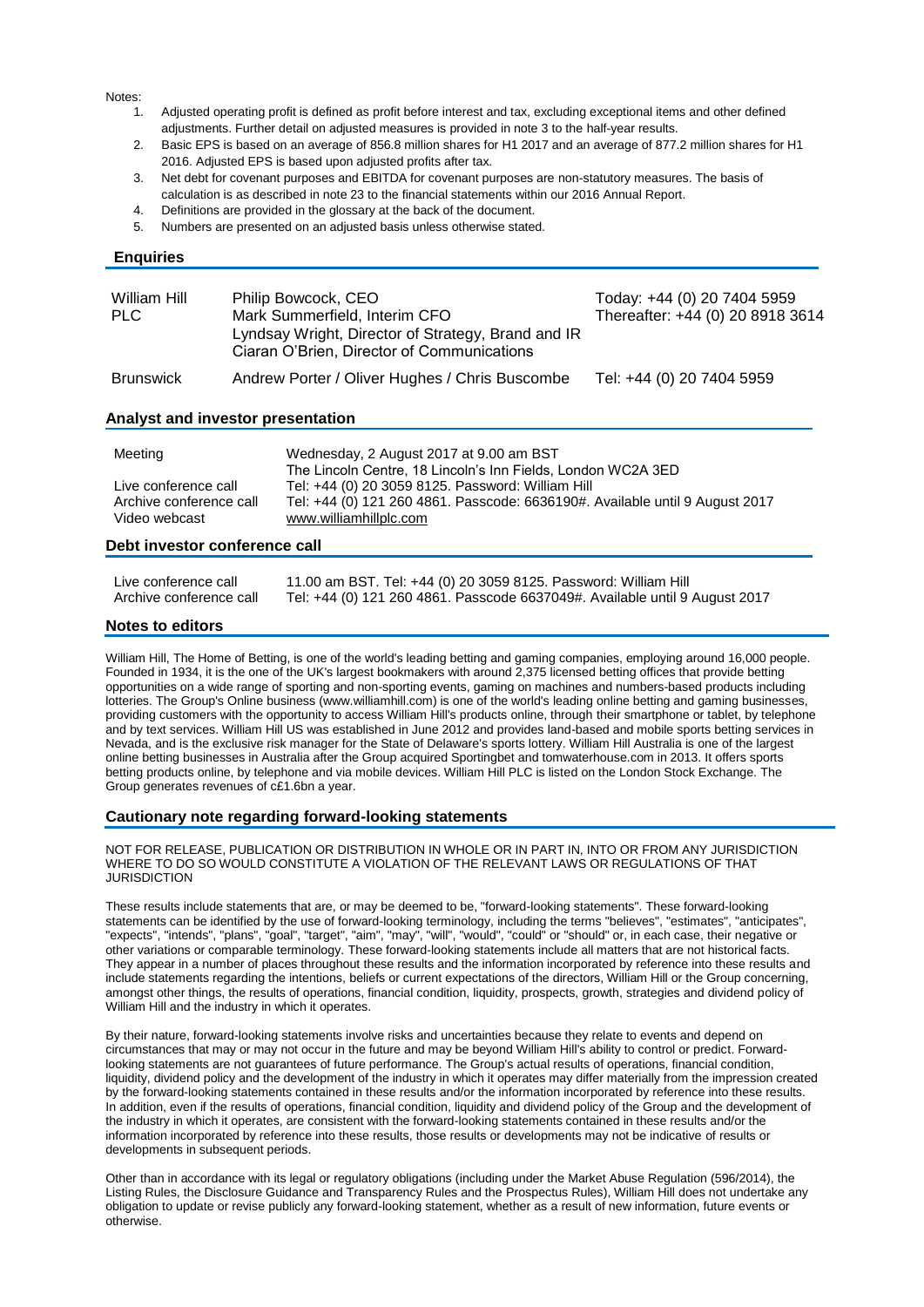# **OVERVIEW**

## **Performance summary: wagering growth across all four divisions**

William Hill has delivered a good start to 2017. The benefit of the changes we made last year is now evident in the wagering growth across all four divisions and the gaming net revenue growth in Online and Retail. We believe we are now growing at or above UK market growth rates once again.

Group net revenue was 3% higher, without the benefit of a major international football tournament. Revenue growth would have been higher but poor football results weakened gross win margins. Therefore, profit before interest and tax was 11% lower and adjusted operating profit<sup>1</sup>, which gives a clearer picture of underlying performance, was 1% lower.

Online delivered a much stronger performance following the improvements we have made over the last 12 months. Online net revenue was up 5%, benefiting from strong wagering and gaming growth. This performance would have been stronger but for a soft gross win margin in the period. With total costs flat year-on-year, adjusted operating profit<sup>1</sup> was 32% higher. The key customer metrics also showed positive trends: average revenue per user was up 9% in the period and new accounts started growing again in April due to the improvements in product and marketing.

Retail grew both wagering, up 2%, and gaming net revenue, up 3%, even without the customer footfall and gross win generated last year from customers betting on EURO 2016. Internationally, Australia saw further top-line growth, though profitability reduced impacted by lower gross win margins and with investment in additional horseracing content. William Hill US continued to grow well, driven primarily by mobile revenue growth.

The balance sheet remains strong at 1.7 times net debt to EBITDA for covenant purposes, within our target range of 1-2 times.

The Board has increased the interim dividend 4% to 4.26p per share (H1 2016: 4.10p per share), reflecting the Group's continued strong cash flow and our confidence in the delivery of our strategic priorities.

Regulatory change remains both an opportunity and a challenge. We await the outcome of the UK Government's Triennial Review of gaming machine stakes and prizes, which is now expected in Q4 2017. Credit betting restrictions are likely in Australia in the next six to 12 months. At the same time, we are encouraged to see that the US Supreme Court has decided to review New Jersey's appeal relating to the federal ban on sports betting.

Our focus is on driving forward our strategic priorities ahead of possible regulatory changes to ensure the Group is as well-placed as possible to respond to challenges or capitalise on expansion opportunities.

# **Good progress against strategic priorities**

We continue to make good progress against our three strategic priorities:

- to grow UK market share with increased investment in product, marketing and omni-channel;
- to drive continued international revenue growth and diversification with focused investment; and
- to deliver the transformation and technology projects.

### *(a) Grow UK market share*

The UK is our near-term priority given the scale of our business and the continued growth of the digital market. Our brand, high-street footprint, product range, user experience and large-scale marketing investment remain powerful drivers in this market and we aim to grow our market share further.

During the period, Online grew UK amounts wagered 13% and UK gaming net revenue 9%. Looking at the UK performance for the year up to Week 23 (prior to overlapping the peak prior year EURO 2016 trading period), Online delivered amounts wagered up 15%, gaming net revenue up 8%, new accounts up 5% and active customers up 7%. We believe these are at or above market growth rates. Retail is also gaining market share with faster net revenue growth than competitors.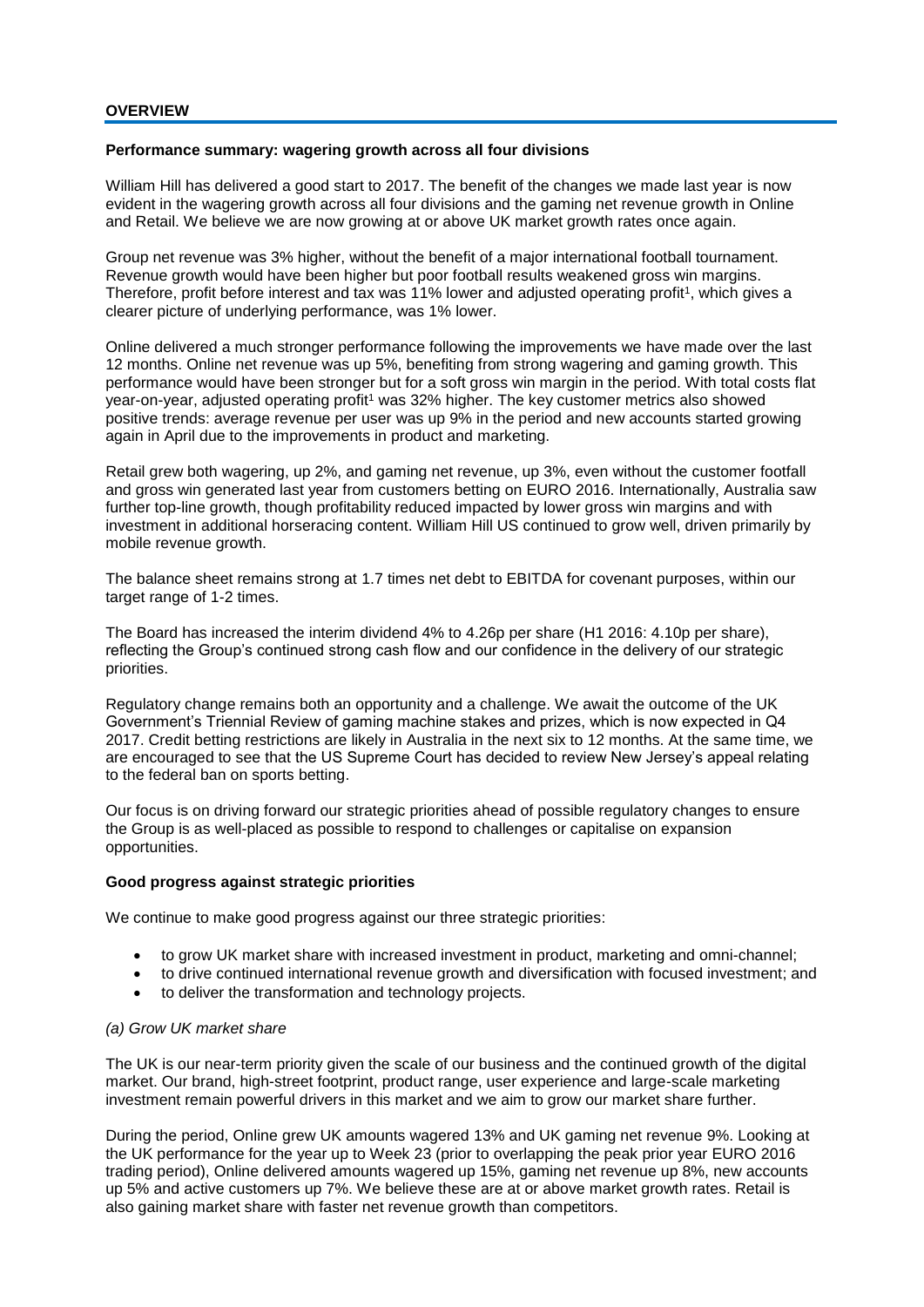We have further enhanced the product and user experience for Online customers. For Sportsbook, we launched #YourOdds, a social media-based personalised odds service, which proved extremely popular. For gaming, we completed the redesign of the five casino verticals for mobile and desktop. We also launched a 'single wallet', removing a key friction point for customers and, as a result, increased revenue from cross-sell.

We have optimised our marketing, increased the efficiency of pay-per-click spend and affiliate marketing. Investment in the second half will be higher year-on-year as we support our product innovations. This will include marketing partnerships with a number of leading media brands such as BT Sport, The Sun and The Mirror to enhance our profile around football and horseracing. The agreements include significantly increased digital inventory to maximise acquisition efficiency. We are also increasingly focused on large-scale social media-led acquisition and will be investing more in this area along with an increase in personalised programmatic marketing campaigns for the domestic football season.

We continue to extend our omni-channel offering, targeting UK customers who use both betting shops and digital services.

- Through our proprietary self-service betting terminals (SSBTs), we are now bringing our extensive product range to shop customers; as part of that, we added horseracing ahead of Royal Ascot in June and cricket ahead of the England/South Africa Test Series in July. The original 800 BGT terminals will be replaced with William Hill SSBTs between August and October, and further units will be added until we have at least one per shop before the yearend.
- To give shop customers access to engaging products that have already proven popular with Online's customers, we have launched the Plus card and app. The card links a customer's SSBTs transactions to their account, which is linked to their mobile phone number. The app allows them to track those bets and Cash In once they have left the shop. As their account is linked to a mobile phone number, we can also send offers to shop customers through push notifications for the first time. More than 80,000 customers registered for a Plus account within the first six weeks of it being available in just over half of the estate.
- In the second half of the year, we will launch the first phase of an 'omni wallet', making it even easier for existing Online customers to use their account funds in shop.

# *(b) Drive continued international revenue growth*

In Australia, we have delivered improved wagering growth, up 28% in local currency. We are focusing on the core racing product to help offset reduced volumes from in-play following changes to Northern Territory licensing conditions. However, the overall profit performance was disappointing as weaker gross win margins meant the wagering growth did not translate into the expected revenue growth. Costs also increased as we invested in additional and exclusive streaming content to support the racing product.

We expect performance to improve, benefiting from the additional content and product innovations we launched in the first half. These include Price Pump, which gives customers daily personalised enhanced odds, and William Hill Rewards, redeemable as bonus bets and Velocity frequent flyer points. In the second half, we are also launching new products that gamify the betting experience and increase the frequency of betting opportunities.

William Hill US again delivered double-digit top-line growth, up 13% in local currency, driven by mobile and new locations. We opened a new sports book in Nevada and, for Caesars Entertainment, a race book in Iowa. Our market share in Nevada increased to 26% of gross win and we operate 56% of the state's casino-based sports books, all branded William Hill. We continue to be actively involved in efforts to change regulations restricting sports betting, including working with the American Gaming Association, who have made overturning the federal ban on sports betting a significant focus.

Italy and Spain continue to perform well with amounts wagered up 9% and gaming net revenue up 8% in local currency terms.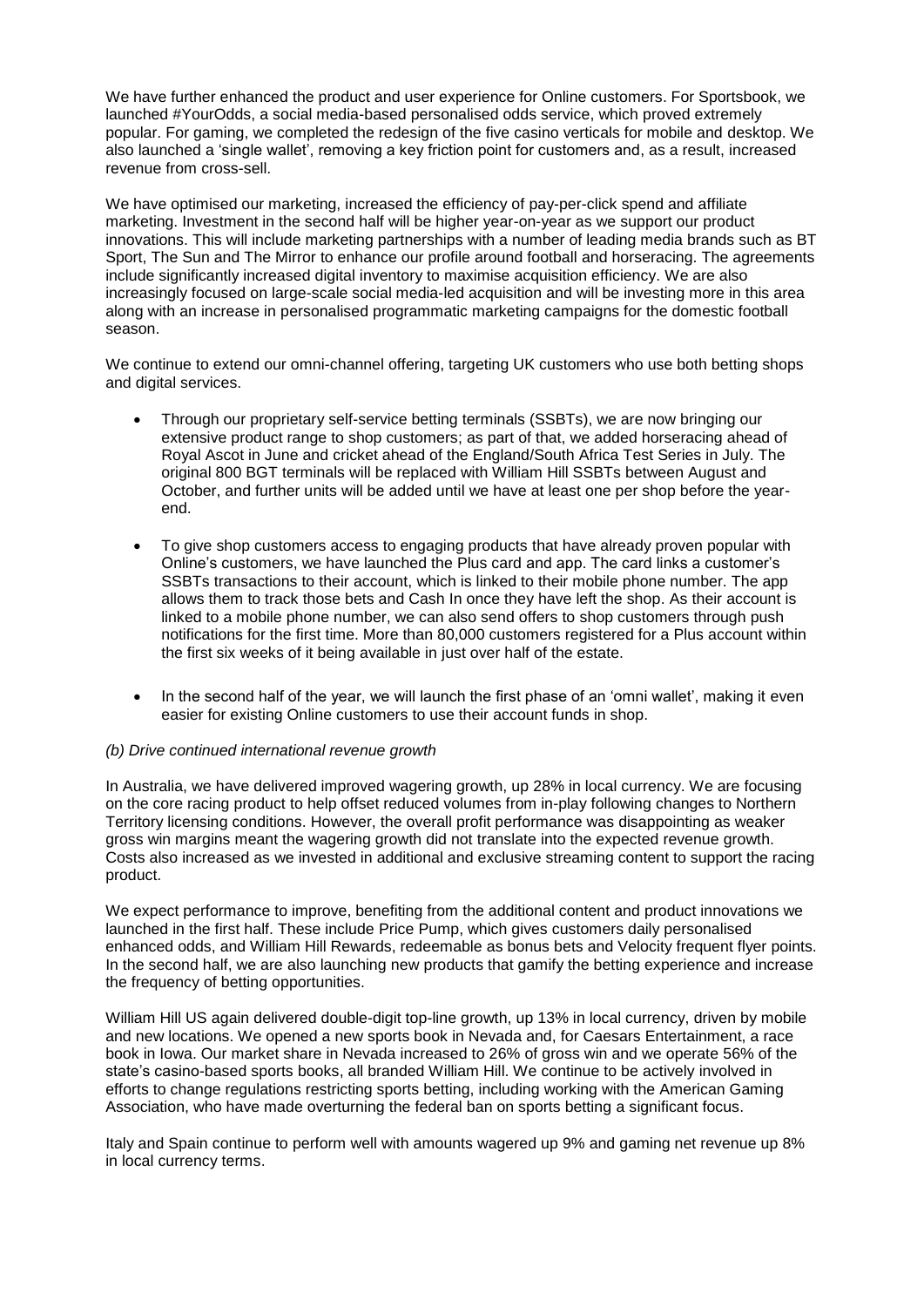# *(c) Deliver the transformation and technology projects*

Delivery of the transformation programme is accelerating, with a number of workstreams reaching their peak activity levels. We are on track to deliver £40m of annualised run-rate savings by the end of the year. The £25m of in-year savings will primarily come from marketing efficiencies and a substantial reduction in external spend through contract renegotiations. These are being reinvested into an increased Online marketing budget and an expanded product development team.

We are rationalising our footprint for Online and UK, reducing our number of office locations. The Tel Aviv office is planned to close in Q2 2018. We are consolidating into a new hub in London to co-locate 'front office' teams, principally marketing and technology, and to access critical talent pools. We are building out our Kraków operation as a development hub, increasing headcount to around 300 by the year-end. Both changes will further strengthen our IT capability.

We are continuing to make Customer Services more efficient by improving key customer journeys from deposit to document verification, forgotten login, settlement and bonusing. This will enhance the customer experience and reduce the demand on Customer Services.

Other future changes include rationalising the number of data centres servicing the UK from six to three and optimising central functions such as HR and Finance with improved processes and systems.

# **Summary and outlook**

The first half performance reflects the improvements made by the Online team. We are making good progress on our transformation programme, which will deliver improved revenues, greater cost efficiency and better organisational effectiveness in this and future years.

We are encouraged by the acceleration of Online's growth rates as we progressed through the first half and the stronger underlying customer metrics, as well as Retail's top-line growth. As planned, we will be increasing investment in our more effective and tailored marketing in the second half to further increase that momentum into 2018. We expect to see Australia's operating profit performance improve in H2 through our product innovations.

Gross win margins in the first half were lower than normal and historical trends show that margins normalise over time. Assuming normal gross win margins in the second half and given the momentum we are now seeing in Online, we are confident we will deliver a good outturn for the full year.

The conclusion of the Triennial Review now looks to be due in Q4 and changes to credit betting in Australia may be clarified in the coming months. The Supreme Court may also hear the US sports betting case before the year-end. We remain focused on investing in our core product and technology while taking a prudent approach to Retail and Australia ahead of any potential changes. This is supported by our conservative approach to the balance sheet, which remains robust at 1.7 times net debt to EBITDA for covenant purposes.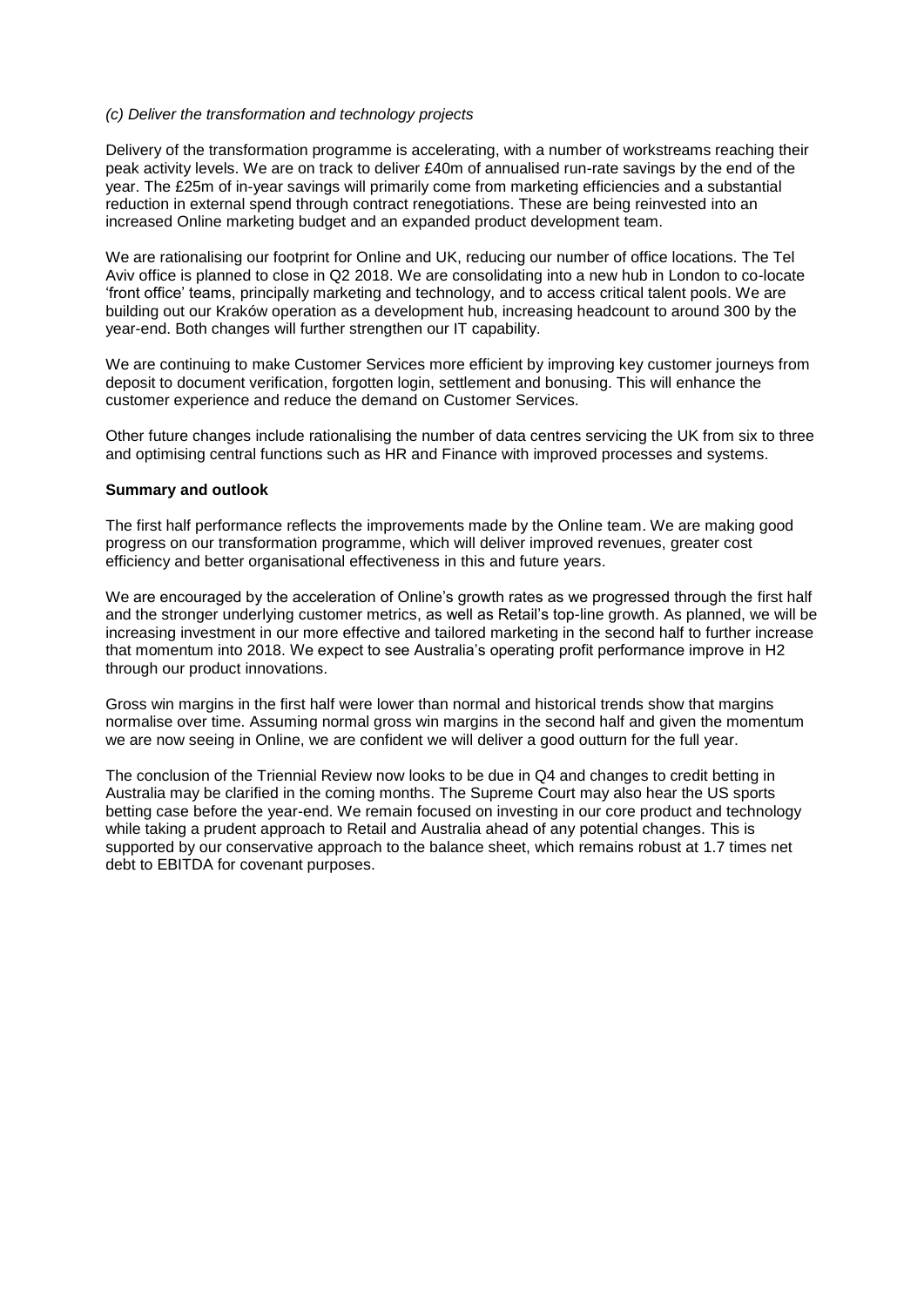# **OPERATING REVIEW**

The commentary below on divisional performance reflects adjusted results, since that is the basis on which they are reported internally and in our segmental analysis. An explanation of our adjusted results, including a reconciliation to the statutory results, is provided in note 3 to the half-year report.

# **Online (35% of Group revenue)**

|                                        | H <sub>1</sub> 2017<br>£m | H <sub>1</sub> 2016<br>£m | Change      |
|----------------------------------------|---------------------------|---------------------------|-------------|
| Sportsbook amounts wagered             | 2,485.0                   | 2,235.9                   | $+11%$      |
| Gross win margin                       | 6.9%                      | 7.3%                      | $-0.4$ ppts |
| Core markets net revenue               | 256.4                     | 245.4                     | $+4%$       |
| Other markets net revenue              | 33.6                      | 31.8                      | +6%         |
| Sportsbook net revenue                 | 139.1                     | 139.9                     | $-1\%$      |
| Gaming net revenue                     | 150.9                     | 137.3                     | $+10%$      |
| Net revenue                            | 290.0                     | 277.2                     | $+5%$       |
| Cost of sales                          | (69.2)                    | (62.0)                    | $+12%$      |
| Operating costs                        | (163.6)                   | (171.8)                   | -5%         |
| Adjusted operating profit <sup>1</sup> | 57.2                      | 43.4                      | $+32%$      |

Sportsbook amounts wagered increased 11% following improvements to our mobile Sportsbook and marketing over the last 12 months. Within this, core markets grew 14% with the UK up 13% and Italy and Spain up 20%; these markets accounted for 86% of wagering in the period. Other markets declined 6%.

The 2016 comparator period included three weeks of betting in EURO 2016. Excluding these three weeks, amounts wagered grew 13% to the end of week 23.

Sportsbook free bets in the period were 36% higher than in H1 2016, equivalent to 1.3% of amounts wagered (H1 2016: 1.1%), as our customers responded to our competitive products and offers as well as benefiting from favourable results.

The gross win margin was 6.9%, 0.4 percentage points below the prior year and below our guided range of 7.5% to 8.0% for the year as a whole. This was impacted by unfavourable football results in the later stages of the season. As a result of this and rolling over the high margins in 2016, particularly from EURO 2016, Sportsbook net revenue was down 1%.

Gaming net revenue increased 10%, with both core and non-core markets up 10%. Improvements to the product and user experience for the casino verticals were completed in the first half. The single wallet, integrating a seamless customer journey into the Playtech Casino product from the OpenBet system, was launched in February.

Our mobile user experience improvements resulted in revenues from mobile devices increasing to 81% of Sportsbook net revenue (H1 2016: 70%) and 61% of gaming net revenue (H1 2016: 51%).

Italy and Spain continued to perform well, benefiting from expanded product ranges, particularly in gaming. In local currency terms, amounts wagered was 9% higher but, as gross win margins were down 1.6 percentage points, Sportsbook net revenue was 15% lower. However, gaming net revenue grew 8%, so overall net revenue was down 5%.

Cost of sales increased at a higher rate than net revenue because of the higher proportion of growth coming from the UK and gaming, and following the introduction of the horseracing levy for Online in April.

Operating costs were 5% lower, due to savings in a number of external spend categories, lower technology costs and some spend being delayed into H2. Marketing spend was slightly lower year-onyear; the amount invested in EURO 2016 last year was largely redeployed. As a result, adjusted operating profit<sup>1</sup> increased 32%.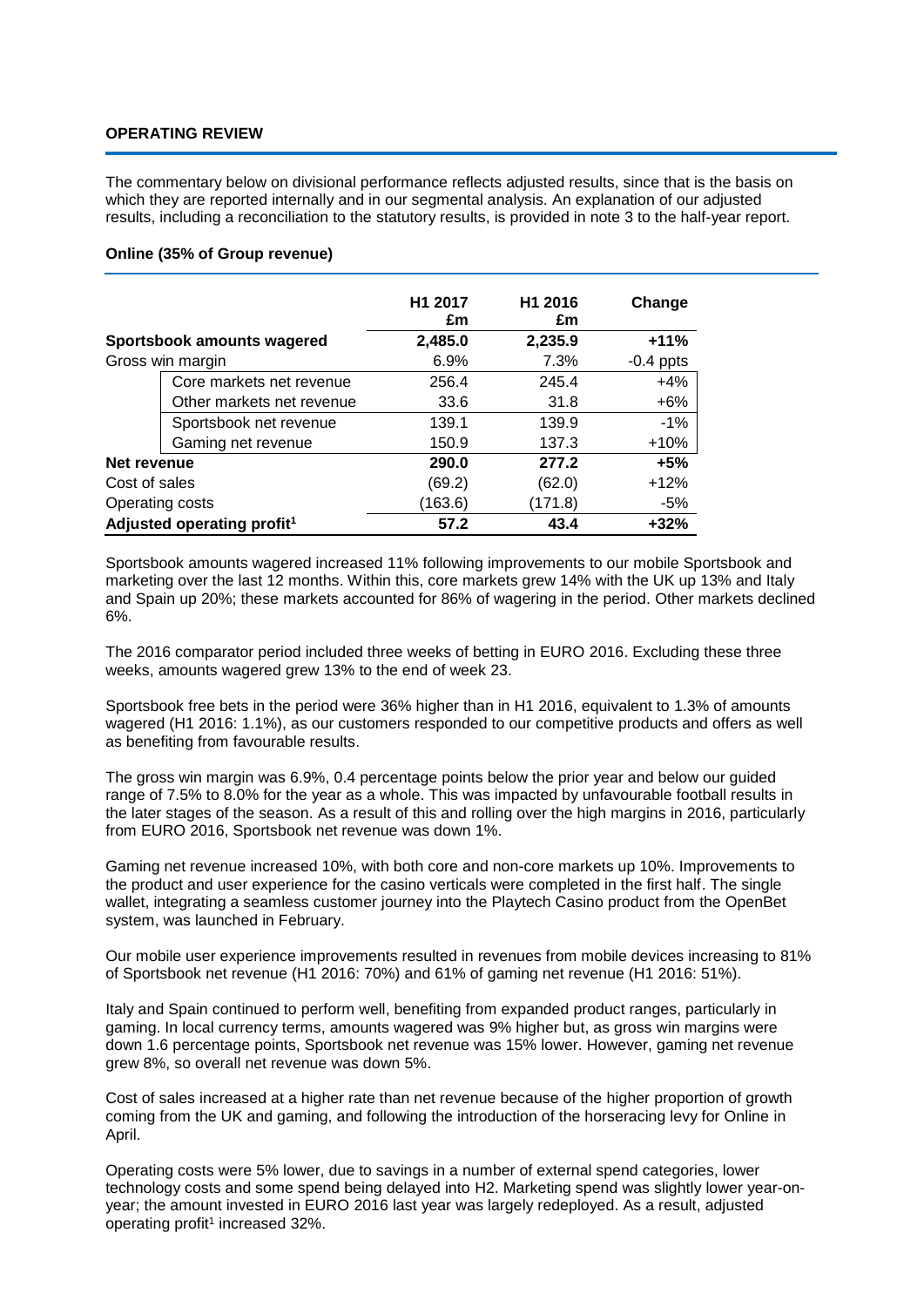# **Retail (55% of Group revenue)**

|                                        | H <sub>1</sub> 2017<br>£m | H <sub>1</sub> 2016<br>£m | Change      |
|----------------------------------------|---------------------------|---------------------------|-------------|
| Sportsbook amounts wagered             | 1,204.2                   | 1,184.7                   | $+2%$       |
| Gross win margin                       | 17.4%                     | 19.0%                     | $-1.6$ ppts |
| Sportsbook net revenue                 | 210.0                     | 225.0                     | $-7%$       |
| Gaming net revenue                     | 250.1                     | 242.2                     | $+3%$       |
| Net revenue                            | 460.1                     | 467.2                     | $-2%$       |
| Cost of sales                          | (118.5)                   | (116.4)                   | $+2\%$      |
| Operating costs                        | (260.7)                   | (256.4)                   | $+2%$       |
| Adjusted operating profit <sup>1</sup> | 80.9                      | 94.4                      | $-14%$      |

Sportsbook wagering was up 2% – in the absence of a major international football tournament – benefitting from more horseracing fixtures and our 2,000 proprietary SSBTs. Excluding the three weeks of betting in EURO 2016 in the comparator period, Sportsbook wagering was up 3% to the end of week 23. With a gross win margin of 17.4%, significantly below the prior year, Sportsbook net revenue was down 7%.

Gaming net revenue was up 3%, with gross win per machine per week (net of free bets) up from £998 to £1,027. Overall, Retail net revenue was 2% behind the comparator period.

The gross win margin, towards the lower end of our guided range of 17% to 18% for the year as a whole, was impacted by volatile sporting results across horseracing and football. The period saw favourable results from the Tier 1 Cheltenham festival and Royal Ascot, which softened the impact of the lower margin Tier 2 and Tier 3 results as well as a poorer Aintree festival. Football results were strong at the start of 2017 but very poor towards the end of the season across domestic and European leagues.

Operating costs were 2% higher, primarily reflecting an increase in staff costs and content costs. As a result, adjusted operating profit<sup>1</sup> decreased 14%.

The average number of shops increased slightly to 2,376 (H1 2016: 2,371). Five new licences opened and seven shops closed in the period.

# **William Hill Australia (7% of Group revenue)**

|                                        |               | On a statutory reporting basis |             | On a local currency basis   |                             |             |  |
|----------------------------------------|---------------|--------------------------------|-------------|-----------------------------|-----------------------------|-------------|--|
|                                        | H1 2017<br>£m | H <sub>1</sub> 2016<br>£m      | Change      | H <sub>1</sub> 2017<br>A\$m | H <sub>1</sub> 2016<br>A\$m | Change      |  |
| <b>Amounts wagered</b>                 | 887.0         | 591.5                          | $+50%$      | 1,479.5                     | 1,156.6                     | $+28%$      |  |
| Gross win margin                       | 8.0%          | $9.9\%$                        | $-1.9$ ppts | $8.0\%$                     | $9.9\%$                     | $-1.9$ ppts |  |
| Net revenue                            | 58.5          | 47.7                           | $+23%$      | 97.4                        | 93.2                        | $+5%$       |  |
| Cost of sales                          | (17.3)        | (12.4)                         | $+40%$      | (28.8)                      | (24.3)                      | $+19%$      |  |
| Operating costs                        | (40.6)        | (31.4)                         | $+29%$      | (67.5)                      | (61.6)                      | $+10%$      |  |
| Adjusted operating profit <sup>1</sup> | 0.6           | 3.9                            | $-85%$      | 1.1                         | 7.3                         | $-85%$      |  |

Numbers referenced in the following narrative are presented on a local currency basis.

The Australia business has delivered good top-line growth, with amounts wagered up 28%. However, gross win margins were down as lower margin turnover was attracted by our renewed focus on horseracing and racing results were weaker than expected. Operating costs were 10% higher, primarily due to increased investment in content, notably exclusive streaming rights to New South Wales Racing vision to support our focus on the horseracing product. The marketing spend and volume of free bets were weighted to the first half to support our Australian Open sponsorship; these will be lower in the second half, supporting an improved profit performance. Given the weaker gross win margin and additional costs, adjusted operating profit<sup>1</sup> decreased by 85%.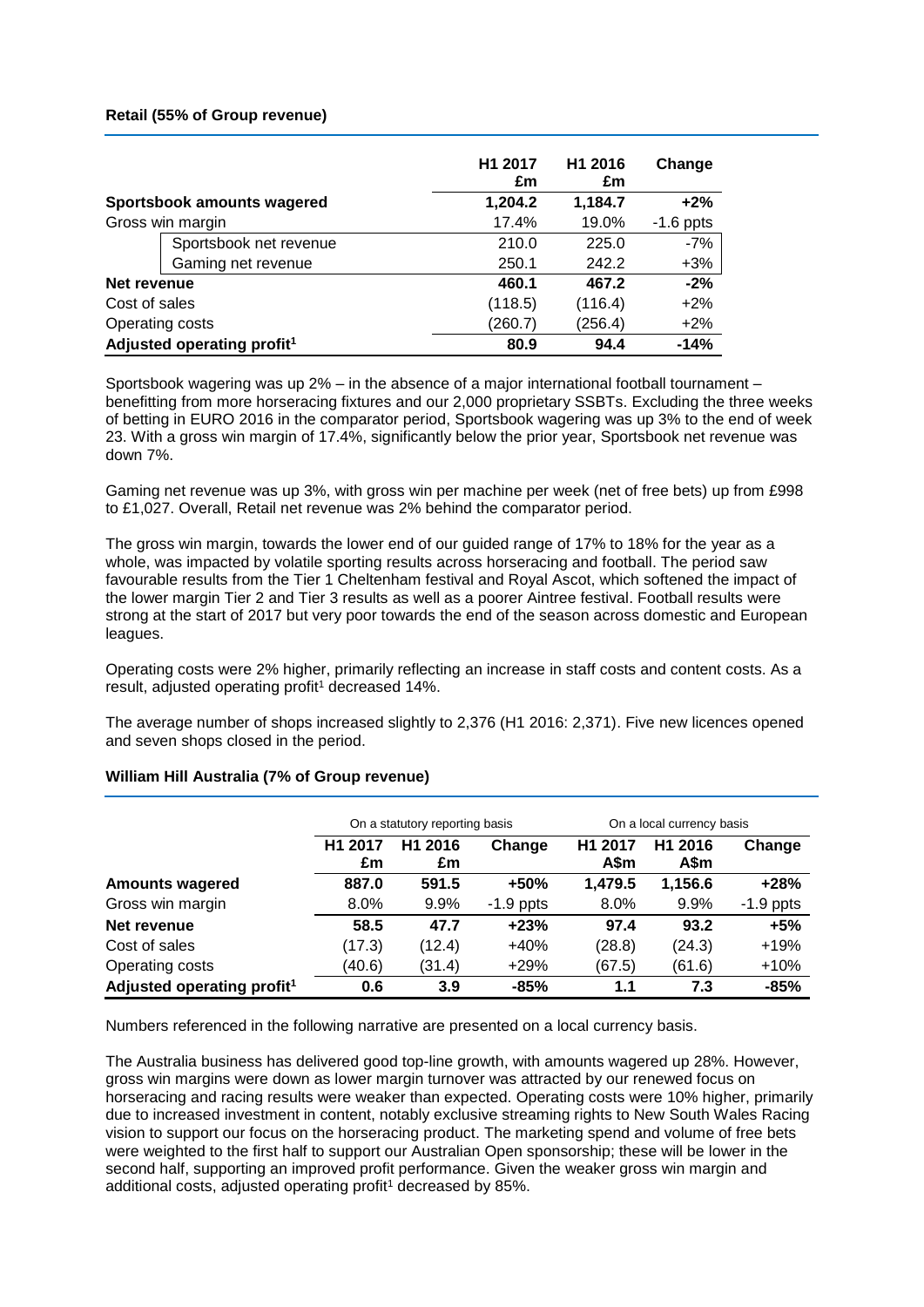# **William Hill US (3% of Group revenue)**

William Hill US continues to perform strongly with growth from amounts wagered up 30% (local currency: +13%). Net revenue was 33% higher (local currency: +17%) at £24.6m (H1 2016: £18.5m) with the gross win margin 0.2 percentage points higher at 5.9% (H1 2016: 5.7%). Operating costs were 43% higher (local currency:  $+26$ %) and adjusted operating profit<sup>1</sup> was 19% higher (local currency:  $+3$ %) at £7.6m (H1 2016: £6.4m). During the period, we extended into a third state, opening a race book for Caesars Entertainment in Iowa. We also opened another sports book in Nevada, where our market share by number of outlets is 56%. Wagering via mobile devices increased to 56% of amounts wagered (H1 2016: 52%).

# **Corporate costs**

Net corporate costs decreased slightly to £16.7m (H1 2016: £17.1m). Within this, associate income increased to £0.9m (H1 2016: £0.5m).

# **FINANCIAL REVIEW**

# *Overview*

The Group achieved revenue growth of 3% in the period, to £837.0m, despite sporting results in Q2 weakening margins in our UK operations. With costs of sales increasing by 8%, reflecting higher gambling taxes and levies, and operating expenses growing at 2%, adjusted operating profit<sup>1</sup> fell by 1% to £129.5m.

Adjusted profits before tax rose 2% to £111.2m, as a result of lower net finance costs from our refinancing in 2016. However, higher exceptional costs from implementing our transformation programme reduced our statutory result by £7.2m to £93.5m. Reflecting these movements and a lower tax charge, adjusted EPS grew 7% to 11.2p. On a statutory basis, EPS declined 2% from 9.7p to 9.5p.

Operating cash flows of £115.3m supported continued investment in capex and dividends, leading to a closing net debt to EBITDA for covenant purposes ratio of 1.7x (27 December 2016: 1.8x).

The commentary below on divisional performance reflects adjusted results, since that is the basis on which they are reported internally and in our segmental analysis. An explanation of our adjusted results, including a reconciliation to the statutory results, is provided in note 3 to the half year report.

#### *Income Statement*

Net revenue grew 3% or £22.6m to £837.0m. Retail's contribution fell £7.1m or 2%, within which our Sportsbook business was down £15.0m as staking growth of 2% became a 7% decline in gross win due primarily to poor football margins in Q2. Our gaming machines net revenue grew 3% or £7.9m due to growing gross win per machine.

Online revenues grew £12.8m or 5% to £290.0m. Within this, Sportsbook declined 1% on weaker margins, despite 11% staking growth, while gaming grew 10%. Staking and gaming growth was driven by a combination of higher spend per customer and growing customer numbers, due to the improvements in product, marketing and cross-sell.

Australia revenues grew £10.8m, or 23%, helped by a favourable currency impact, growing 5% in local currency terms to A\$97.4m. This was driven by a 28% rise in staking.

US revenues contributed £6.1m to the Group's growth; while also flattered by currency moves, growth in US dollars was still 17%.

Cost of sales grew £14.5m or 8%. The increase above net revenue growth was due to the mix of revenues, the new UK horseracing levy in Online (£1.4m) and the turnover-based race field fees in Australia (£3.5m).

Adjusted net operating expenses grew by 2% or £9.7m to £500.2m. Online saw a fall in operating costs of £8.2m, reflecting the impact of cost saving initiatives, an increasing focus by Technology on revenue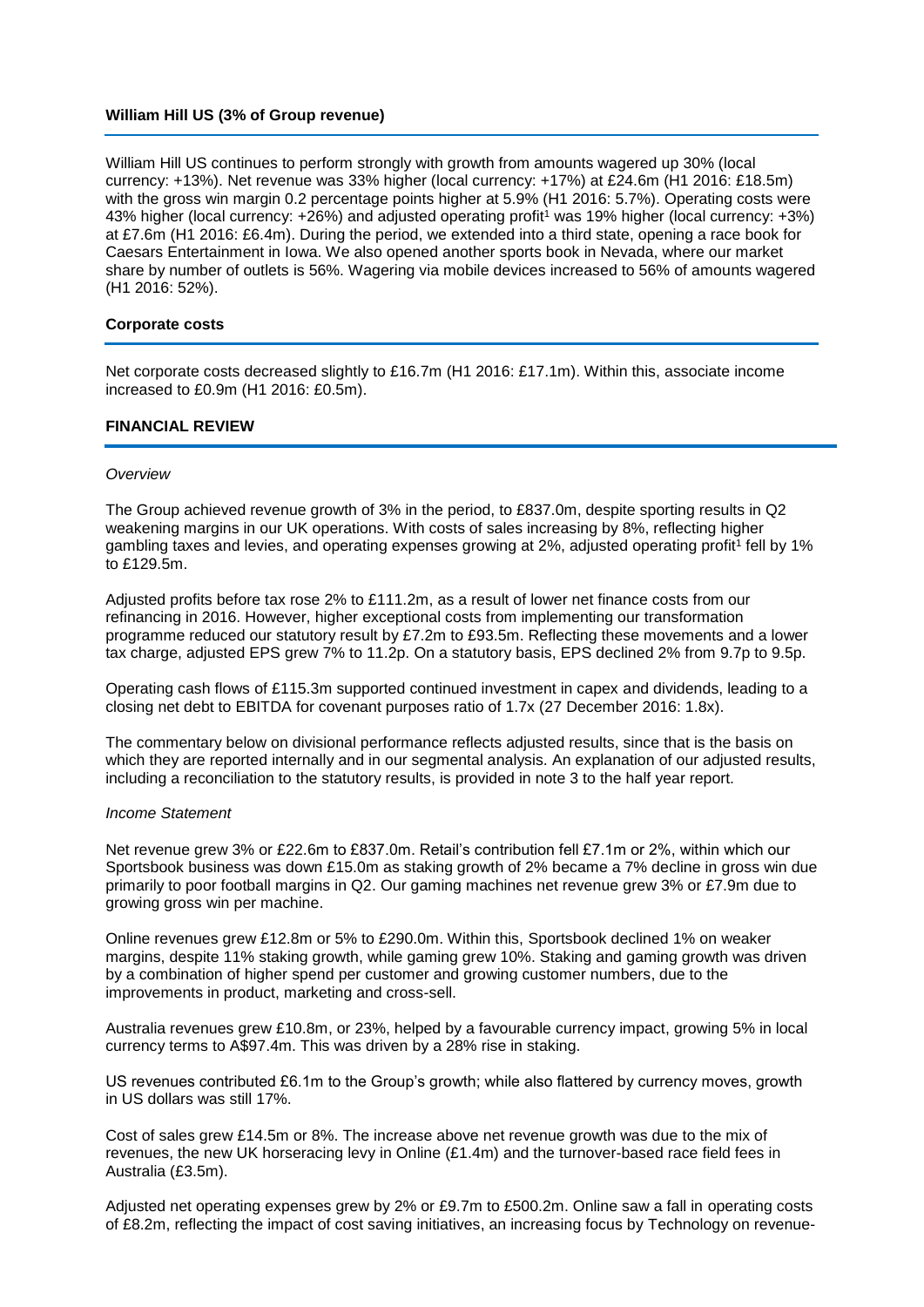generating projects and some costs being delayed into the second half of the year. Costs in Retail increased by £4.3m due to higher employee and content costs. Australia contributed £9.2m in increased costs, due to higher content costs but also reflecting the weaker pound. US costs grew £4.5m, reflecting the salary and depreciation impact of higher investment, combined with currency effects. Costs from central operations, net of associate income, were 2% lower year-on-year with higher staff incentive costs offsetting broad cost savings.

Adjusted operating profit<sup>1</sup>, taking account of the above, fell £1.6m or 1% to £129.5m (H1 2016: £131.1m)

Adjusted net finance costs fell to £18.3m from £21.8m due to the repayment of a higher cost £300m bond in November 2016.

# *Exceptional items and adjustments*

Exceptional items amounted to a charge of £15.4m (H1 2016: £1.9m), £14.7m relating to restructuring costs associated with our ongoing transformation and £0.7m of fair value charges on classifying our stadia business as a disposal group held for sale.

Adjustments totalled a net charge £2.3m (H1 2016: £6.7m), comprising £2.7m of amortisation charges relating to intangibles recognised in acquisitions, £2.4m of fair value charges on financial assets and £2.8m of finance income from our investment in NYX.

# *Taxation*

The effective rate on adjusted results was 13.7%, against 15.4% in H1 2016. The effective rate on statutory results was 12.9%. We expect our full-year effective tax rate on adjusted results to be around 14%.

# *Profit and EPS*

Following the above, profit after tax fell 4% to £81.4m as the fall in profit before tax outweighed a lower effective rate of tax. EPS, accordingly, declined 2% to 9.5p.

# *Cash flow and net debt*

Operating cash flows were £115.3m, £51.0m lower than in H1 2016 reflecting the lower profit position, higher corporation tax payments and the benefit of liability movements during the prior year.

Following capex investments of £32.2m and dividends of £71.6m, the Group generated a surplus of £12.1m. As a result, the net debt position at H1 2017 was £604.6m, equivalent to 1.7x EBITDA for covenant purposes (27 December 2016: £618.1m or 1.8x EBITDA).

# **REGULATORY UPDATE**

#### *Regulation in the UK*

The Triennial Review of Stakes and Prizes has been delayed as a result of the General Election and an announcement is now anticipated in Q4. Alongside others in the industry William Hill continues to emphasise the need to evolve harm minimisation measures across all products, rather than changes to stakes as there is no evidential basis that this helps tackle gambling-related harm. We continue to work with the Association of British Bookmakers to deliver a responsible gambling roadmap that reflects the priorities of the Government's Responsible Gambling Strategy Board.

The retail betting industry has not been included in the recommended scope of the 4th Anti-Money Laundering Directive. A Gambling Anti-Money Laundering Group has been established with Keith Bristow QPM, formerly of the National Crime Agency, as Chair.

The Competition and Markets Authority has signalled its intention to recommend changes to operators' terms and conditions on promotions. William Hill is in discussions with the CMA and will undertake whatever action is deemed appropriate.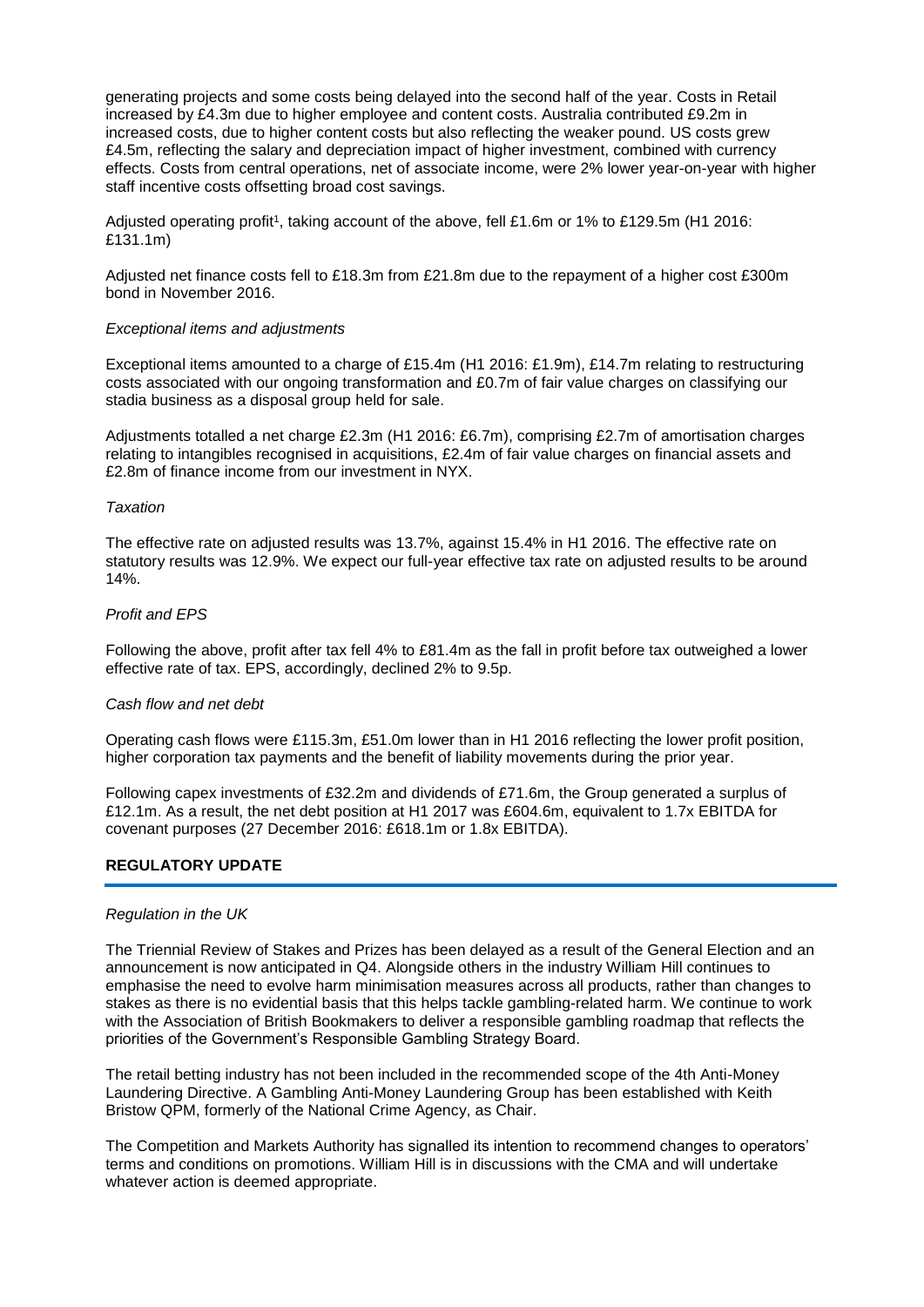# *Australia*

The Australian Government is currently reviewing the Interactive Gambling Act (IGA) Amendment. Within this, it has proposed introducing a new ban on credit being offered to consumers by wagering service providers. If the IGA Amendment were passed into law with this new proposal, companies currently offering credit would be given a six-month transition period to wind down their credit betting activities. Approximately 30% of William Hill Australia's amounts wagered come from customers using credit betting. We are focused on ways to mitigate the effect of this change through alternative funding methods.

South Australia introduced a Point of Consumption Tax (POCT) in July. The Federal Treasurer has reached an agreement with the states to prepare a proposal for a nationally consistent approach to POCT.

# *Sports betting in the US*

In June, the Supreme Court announced that it will hear arguments in the state of New Jersey's challenge to the Professional and Amateur Sports Protection Act 1992 (PASPA), which bans statesponsored sports betting. The court will hear the case during its next term, which begins in October.

# **BOARD CHANGES AND GOVERNANCE UPDATE**

On 24 February, the Board announced that a process to plan for Gareth Davis's succession as Chairman would commence once a permanent CEO was in place. With Philip Bowcock having been appointed as CEO on 10 March, a succession planning process, led by the Senior Independent Director Sir Roy Gardner, is now in progress. The process is expected to take several months to complete, with the newly appointed Chairman anticipated to be in place in advance of the 2018 Annual General Meeting, as originally planned, following a period of handover.

As also announced on 24 February, Ashley Highfield's nine-year term of office will expire in November 2017 and the Board has agreed that Ashley will step down at that time. Ashley is currently the Chair of the Corporate Responsibility Committee. A process to determine responsibility for chairing the committee when Ashley steps down is underway.

Further to the announcement of 30 March, the Board is delighted to confirm that Ruth Prior will join the Board as Chief Financial Officer on 2 October 2017. Ruth joins William Hill from Worldpay Group plc, where she was Chief Operating Officer, and previously Deputy CFO.

Reflecting the strategic importance of the Group's transformation programme, and to give additional governance and oversight, a new Board Transformation Oversight Committee has been established. The new Committee is chaired by John O'Reilly with Philip Bowcock, Mark Brooker and David Lowden appointed as members.

# **PRINCIPAL RISKS**

We have reviewed our risk profile as set out in the 2016 Annual Report and considered the risks facing the Group in the remaining six months of the financial calendar. The key risks are currently identified as:

- Regulatory compliance and change;
- Cyber crime and IT security;
- Transformation programme;
- Competitive landscape;
- Delivery of IT strategy;
- Talent;
- Business continuity management; and
- IT disaster recovery.

Further information is available on pages 40 to 45 of the 2016 Annual Report.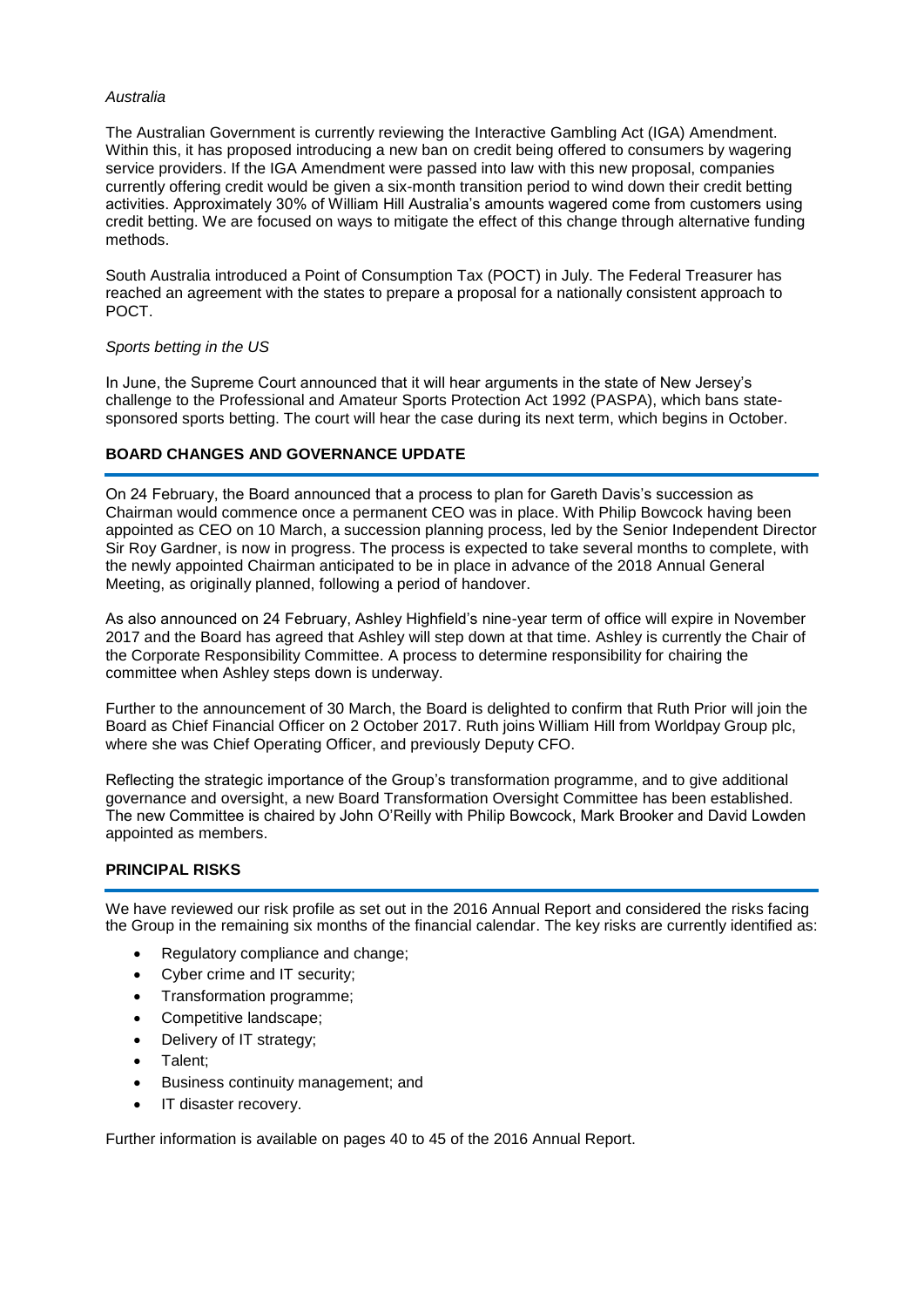# **RESPONSIBILITY STATEMENT OF THE DIRECTORS IN RESPECT OF THE FINAL RESULTS ANNOUNCEMENT**

The directors confirm that, to the best of their knowledge:

- The unaudited condensed consolidated financial statements have been prepared in accordance with IAS 34, "Interim Financial Reporting"; and
- The interim management report includes a fair review of the information required by Disclosure and Transparency Rule 4.2.7R and Disclosure and Transparency Rule 4.2.8R.

Neither the Company nor the directors accepts any liability to any person in relation to the half-year financial report except to the extent that such liability could arise under English law. Accordingly, any liability to a person who has demonstrated reliance on any untrue or misleading statement or omission shall be determined in accordance with section 90A and schedule 10A of the Financial Services and Markets Act 2000.

This responsibility statement is approved by the Board of directors and is signed on its behalf by:

P. Bowcock Chief Executive Officer 2 August 2017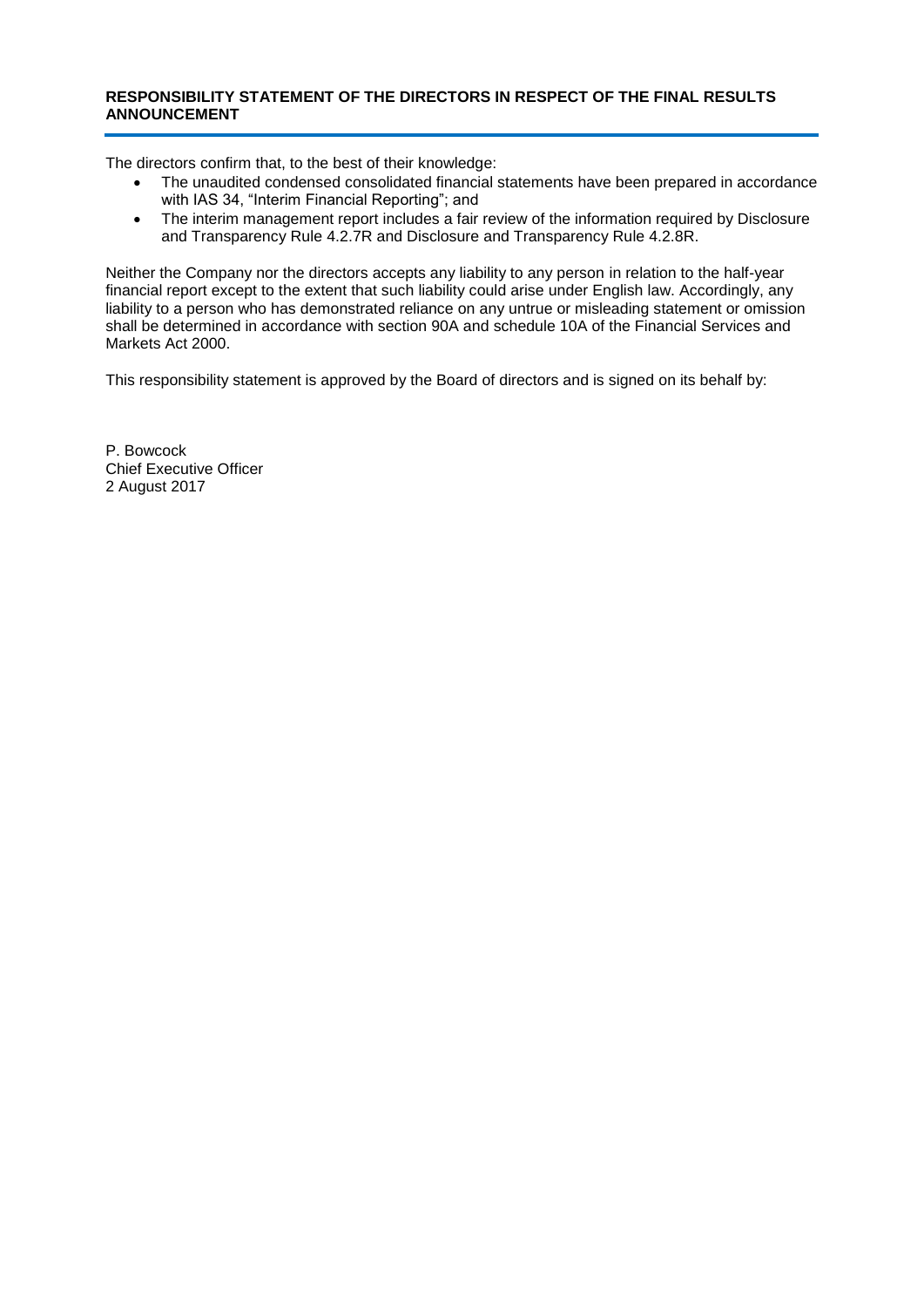# **William Hill PLC**

# **Interim Consolidated Income Statement (unaudited)**

for the 26 weeks ended 27 June 2017

|                                               |                |          | 26 weeks ended 27 June 2017 |                  | 26 weeks ended 28 June 2016 |                          |           |                      |
|-----------------------------------------------|----------------|----------|-----------------------------|------------------|-----------------------------|--------------------------|-----------|----------------------|
|                                               |                |          | <b>Exceptional</b>          |                  |                             | Exceptional              |           | 52 weeks             |
|                                               |                |          | items and<br>adjustments    | <b>Statutory</b> |                             | items and<br>adjustments | Statutory | ended<br>27 December |
|                                               |                | Adjusted | (note 3)                    | total            | Adjusted                    | (note 3)                 | total     | 2016                 |
|                                               | <b>Notes</b>   | £m       | £m                          | £m               | £m                          | £m                       | £m        | £m                   |
| <b>Continuing operations</b>                  |                |          |                             |                  |                             |                          |           |                      |
| Revenue                                       | $\overline{2}$ | 837.0    |                             | 837.0            | 814.4                       |                          | 814.4     | 1,603.8              |
| Cost of sales                                 | $\overline{2}$ | (207.3)  | -                           | (207.3)          | (192.8)                     | $\qquad \qquad -$        | (192.8)   | (382.2)              |
| <b>Gross profit</b>                           | $\overline{2}$ | 629.7    | -                           | 629.7            | 621.6                       | $\overline{\phantom{0}}$ | 621.6     | 1,221.6              |
| Other operating income                        |                | 5.4      |                             | 5.4              | 3.8                         | $\qquad \qquad -$        | 3.8       | 14.8                 |
| Other operating expenses                      | 3              | (506.5)  | (20.5)                      | (527.0)          | (494.8)                     | (9.1)                    | (503.9)   | (1,012.3)            |
| Share of results of associates                |                | 0.9      |                             | 0.9              | 0.5                         |                          | 0.5       | 1.5                  |
| Profit before interest and tax                | $\overline{2}$ | 129.5    | (20.5)                      | 109.0            | 131.1                       | (9.1)                    | 122.0     | 225.6                |
| Investment income                             | 3              | 0.4      | 2.8                         | 3.2              | 0.7                         | 0.5                      | 1.2       | 4.9                  |
| Finance costs                                 | 4              | (18.7)   | -                           | (18.7)           | (22.5)                      |                          | (22.5)    | (49.2)               |
| <b>Profit before tax</b>                      | $\overline{2}$ | 111.2    | (17.7)                      | 93.5             | 109.3                       | (8.6)                    | 100.7     | 181.3                |
| Tax                                           | 3,5            | (15.2)   | 3.1                         | (12.1)           | (16.8)                      | 0.8                      | (16.0)    | (16.8)               |
| Profit for the period (attributable to equity |                |          |                             |                  |                             |                          |           |                      |
| holders of the parent)                        |                | 96.0     | (14.6)                      | 81.4             | 92.5                        | (7.8)                    | 84.7      | 164.5                |
| Earnings per share (pence)                    |                |          |                             |                  |                             |                          |           |                      |
| Basic                                         | $\overline{7}$ | 11.2     |                             | 9.5              | 10.5                        |                          | 9.7       | 18.9                 |
|                                               |                |          |                             |                  |                             |                          |           |                      |

# Diluted 7 **11.2 9.5** 10.5 9.6 18.8

# **Interim Consolidated Statement of Comprehensive Income (unaudited)**

for the 26 weeks ended 27 June 2017

| <b>Notes</b>                                                                             | 26 weeks<br>ended<br>27 June<br>2017<br>£m | 26 weeks<br>ended<br>28 June<br>2016<br>£m | 52 weeks<br>ended<br>27 December<br>2016<br>£m |
|------------------------------------------------------------------------------------------|--------------------------------------------|--------------------------------------------|------------------------------------------------|
| Profit for the period                                                                    | 81.4                                       | 84.7                                       | 164.5                                          |
| Items that will not be reclassified subsequently to profit or loss:                      |                                            |                                            |                                                |
| Actuarial remeasurements in defined benefit pension scheme                               | (4.9)                                      | 12.6                                       | (17.8)                                         |
| Tax on remeasurements in defined benefit pension scheme                                  | 0.8                                        | (2.3)                                      | 2.3                                            |
|                                                                                          | (4.1)                                      | 10.3                                       | (15.5)                                         |
| Items that may be reclassified subsequently to profit or loss:                           |                                            |                                            |                                                |
| Loss on cash flow hedges                                                                 | -                                          | (0.1)                                      | (0.1)                                          |
| Exchange differences on translation of foreign operations                                | 4.9                                        | 42.6                                       | 63.3                                           |
| Changes in fair value of available-for-sale financial assets                             | (0.4)<br>8                                 | (0.9)                                      | (4.4)                                          |
|                                                                                          | 4.5                                        | 41.6                                       | 58.8                                           |
| Other comprehensive income for the period                                                | 0.4                                        | 51.9                                       | 43.3                                           |
| Total comprehensive income for the period (attributable to equity holders of the parent) | 81.8                                       | 136.6                                      | 207.8                                          |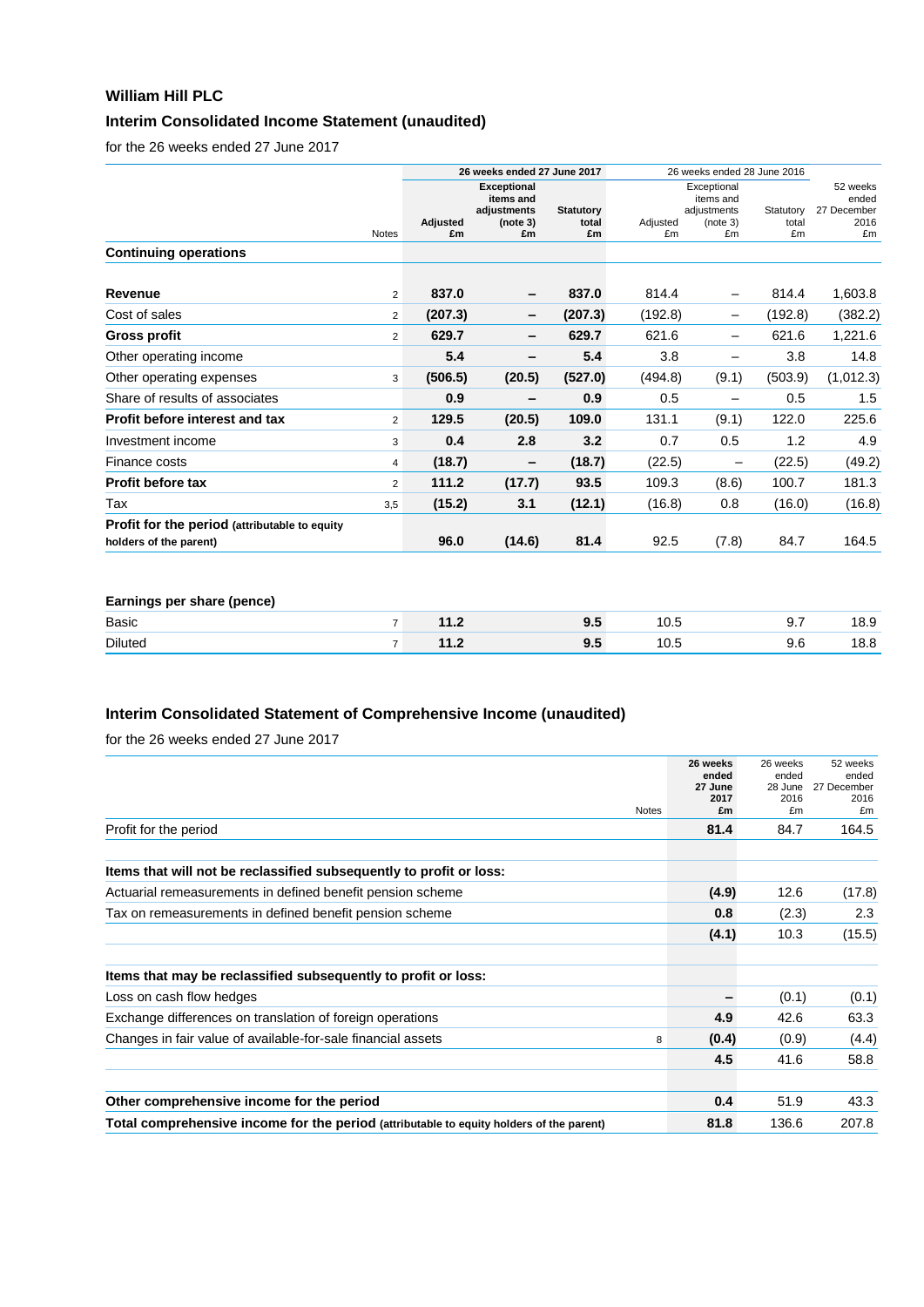# **William Hill PLC Interim Consolidated Statement of Changes in Equity (unaudited)**

for the 26 weeks ended 27 June 2017

|                                                    | Attributable to equity holders of the parent |                                   |                                        |                         |                             |                                                |                            |                    |
|----------------------------------------------------|----------------------------------------------|-----------------------------------|----------------------------------------|-------------------------|-----------------------------|------------------------------------------------|----------------------------|--------------------|
|                                                    | Called-up<br>share<br>capital<br>£m          | Share<br>premium<br>account<br>£m | Capital<br>redemption<br>reserve<br>£m | Merger<br>reserve<br>£m | Own<br>shares<br>held<br>£m | Hedging<br>and<br>translation<br>reserve<br>£m | Retained<br>earnings<br>£m | Total equity<br>£m |
| At 27 December 2016                                | 88.7                                         | 689.3                             | 6.8                                    | (26.1)                  | (98.5)                      | (63.6)                                         | 628.9                      | 1,225.5            |
| Profit for the financial period                    |                                              |                                   |                                        |                         |                             |                                                | 81.4                       | 81.4               |
| Other comprehensive income/(loss) for the period   |                                              |                                   |                                        |                         |                             | 4.9                                            | (4.5)                      | 0.4                |
| Total comprehensive income for the period          |                                              |                                   |                                        |                         |                             | 4.9                                            | 76.9                       | 81.8               |
| Purchase and issue of own shares                   |                                              |                                   |                                        |                         |                             |                                                | (0.2)                      | (0.2)              |
| Transfer of own shares to recipients               |                                              |                                   |                                        |                         | 0.6                         | -                                              | (0.5)                      | 0.1                |
| Other shares issued during the period              |                                              | 0.1                               |                                        |                         |                             |                                                |                            | 0.1                |
| Credit recognised in respect of share remuneration |                                              |                                   |                                        |                         |                             |                                                | 2.2                        | 2.2                |
| Tax charge in respect of share remuneration        |                                              |                                   |                                        |                         |                             | -                                              | (0.1)                      | (0.1)              |
| Dividends paid (note 6)                            |                                              |                                   |                                        |                         |                             |                                                | (71.6)                     | (71.6)             |
| At 27 June 2017                                    | 88.7                                         | 689.4                             | 6.8                                    | (26.1)                  | (97.9)                      | (58.7)                                         | 635.6                      | 1,237.8            |

|                                                    |                                     |                                   |                                        |                         | Attributable to equity holders of the parent |                                                |                            |                    |  |  |
|----------------------------------------------------|-------------------------------------|-----------------------------------|----------------------------------------|-------------------------|----------------------------------------------|------------------------------------------------|----------------------------|--------------------|--|--|
|                                                    | Called-up<br>share<br>capital<br>£m | Share<br>premium<br>account<br>£m | Capital<br>redemption<br>reserve<br>£m | Merger<br>reserve<br>£m | Own<br>shares<br>held<br>£m                  | Hedging<br>and<br>translation<br>reserve<br>£m | Retained<br>earnings<br>£m | Total equity<br>£m |  |  |
| At 29 December 2015                                | 88.4                                | 686.6                             | 6.8                                    | (26.1)                  | (4.1)                                        | (126.8)                                        | 591.0                      | 1,215.8            |  |  |
| Profit for the financial period                    |                                     |                                   |                                        |                         |                                              |                                                | 84.7                       | 84.7               |  |  |
| Other comprehensive income for the period          |                                     |                                   |                                        |                         |                                              | 42.5                                           | 9.4                        | 51.9               |  |  |
| Total comprehensive income for the period          |                                     |                                   |                                        |                         | -                                            | 42.5                                           | 94.1                       | 136.6              |  |  |
| Purchase and issue of own shares                   |                                     |                                   |                                        | -                       | (60.0)                                       | -                                              | (0.2)                      | (60.2)             |  |  |
| Transfer of own shares to recipients               |                                     |                                   |                                        |                         | 0.5                                          |                                                | (0.5)                      |                    |  |  |
| Other shares issued during the period              | 0.2                                 | 0.3                               |                                        |                         |                                              | -                                              | (0.2)                      | 0.3                |  |  |
| Credit recognised in respect of share remuneration |                                     |                                   |                                        |                         |                                              |                                                | 3.1                        | 3.1                |  |  |
| Tax charge in respect of share remuneration        |                                     |                                   |                                        |                         |                                              |                                                | (1.9)                      | (1.9)              |  |  |
| Dividends paid                                     |                                     |                                   |                                        |                         |                                              | -                                              | (73.4)                     | (73.4)             |  |  |
| At 28 June 2016                                    | 88.6                                | 686.9                             | 6.8                                    | (26.1)                  | (63.6)                                       | (84.3)                                         | 612.0                      | 1,220.3            |  |  |

|                                                    | Attributable to equity holders of the parent |                                   |                                        |                         |                             |                                                |                            |                    |
|----------------------------------------------------|----------------------------------------------|-----------------------------------|----------------------------------------|-------------------------|-----------------------------|------------------------------------------------|----------------------------|--------------------|
|                                                    | Called-up<br>share<br>capital<br>£m          | Share<br>premium<br>account<br>£m | Capital<br>redemption<br>reserve<br>£m | Merger<br>reserve<br>£m | Own<br>shares<br>held<br>£m | Hedging<br>and<br>translation<br>reserve<br>£m | Retained<br>earnings<br>£m | Total equity<br>£m |
| At 29 December 2015                                | 88.4                                         | 686.6                             | 6.8                                    | (26.1)                  | (4.1)                       | (126.8)                                        | 591.0                      | 1,215.8            |
| Profit for the financial period                    |                                              |                                   |                                        |                         |                             |                                                | 164.5                      | 164.5              |
| Other comprehensive income/(loss) for the period   |                                              |                                   |                                        |                         |                             | 63.2                                           | (19.9)                     | 43.3               |
| Total comprehensive income for the period          |                                              |                                   |                                        |                         |                             | 63.2                                           | 144.6                      | 207.8              |
| Purchase and issue of own shares                   |                                              |                                   |                                        | -                       | (95.0)                      |                                                | (0.4)                      | (95.4)             |
| Transfer of own shares to recipients               |                                              |                                   |                                        | -                       | 0.6                         | -                                              | (0.6)                      |                    |
| Other shares issued during the period              | 0.3                                          | 2.7                               |                                        |                         |                             |                                                | (0.2)                      | 2.8                |
| Credit recognised in respect of share remuneration |                                              |                                   |                                        |                         |                             |                                                | 6.1                        | 6.1                |
| Tax charge in respect of share remuneration        |                                              |                                   |                                        |                         |                             |                                                | (2.6)                      | (2.6)              |
| Dividends paid                                     |                                              |                                   |                                        |                         |                             | -                                              | (109.0)                    | (109.0)            |
| At 27 December 2016                                | 88.7                                         | 689.3                             | 6.8                                    | (26.1)                  | (98.5)                      | (63.6)                                         | 628.9                      | 1,225.5            |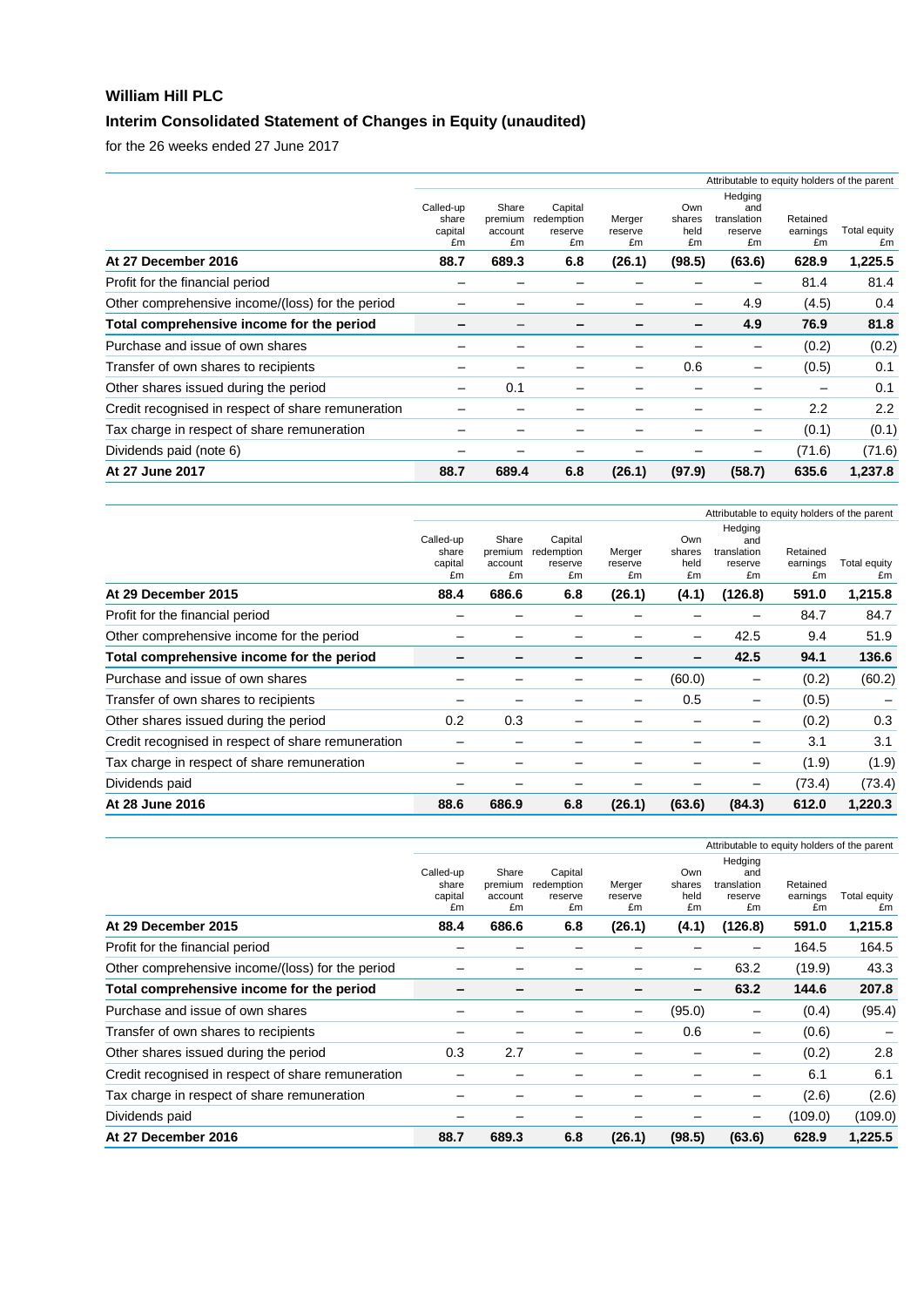# **William Hill PLC**

# **Interim Consolidated Statement of Financial Position (unaudited)**

as at 27 June 2017

|                                                           | 27 June    | 28 June    | 27 December |
|-----------------------------------------------------------|------------|------------|-------------|
| Notes                                                     | 2017<br>£m | 2016<br>£m | 2016<br>£m  |
| <b>Non-current assets</b>                                 |            |            |             |
| Intangible assets                                         | 1,807.2    | 1,779.1    | 1,805.3     |
| Property, plant and equipment                             | 195.4      | 203.0      | 212.5       |
| Interests in associates                                   | 31.7       | 34.2       | 30.8        |
| Investments<br>8                                          | 5.0        | 8.8        | 5.4         |
| Deferred tax assets                                       | 3.3        | 1.5        | 2.8         |
| Retirement benefit asset                                  | 15.7       | 40.9       | 15.5        |
| Loans receivable<br>8                                     | 46.7       | 40.9       | 43.9        |
| Derivative financial instruments<br>8                     | 32.4       | 39.7       | 34.8        |
|                                                           | 2,137.4    | 2,148.1    | 2,151.0     |
| <b>Current assets</b>                                     |            |            |             |
| Trade and other receivables                               | 66.3       | 52.3       | 72.7        |
| Cash and cash equivalents                                 | 227.0      | 535.9      | 215.5       |
| Investment property held for sale                         | 3.5        | 3.6        | 3.5         |
| Disposal group assets held for sale<br>10                 | 11.3       | -          |             |
|                                                           | 308.1      | 591.8      | 291.7       |
| <b>Total assets</b>                                       | 2,445.5    | 2,739.9    | 2,442.7     |
|                                                           |            |            |             |
| <b>Current liabilities</b>                                |            |            |             |
| Trade and other payables                                  | (363.5)    | (352.5)    | (370.4)     |
| Corporation tax liabilities                               | (30.2)     | (38.7)     | (25.7)      |
| <b>Borrowings</b><br>9                                    |            | (299.6)    |             |
| Derivative financial instruments                          | (8.1)      | (12.5)     | (14.0)      |
| Disposal group liabilities held for sale<br>10            | (0.4)      |            |             |
|                                                           | (402.2)    | (703.3)    | (410.1)     |
|                                                           |            |            |             |
| <b>Non-current liabilities</b>                            |            |            |             |
| <b>Borrowings</b><br>9                                    | (719.5)    | (717.7)    | (718.6)     |
| Deferred tax liabilities                                  | (86.0)     | (98.6)     | (88.5)      |
|                                                           | (805.5)    | (816.3)    | (807.1)     |
| <b>Total liabilities</b>                                  | (1, 207.7) | (1,519.6)  | (1, 217.2)  |
| <b>Net assets</b>                                         | 1,237.8    | 1,220.3    | 1,225.5     |
| <b>Equity</b>                                             |            |            |             |
| Called-up share capital                                   | 88.7       | 88.6       | 88.7        |
| Share premium account                                     | 689.4      | 686.9      | 689.3       |
| Capital redemption reserve                                | 6.8        | 6.8        | 6.8         |
| Merger reserve                                            | (26.1)     | (26.1)     | (26.1)      |
| Own shares held                                           | (97.9)     | (63.6)     | (98.5)      |
| Hedging and translation reserves                          | (58.7)     | (84.3)     | (63.6)      |
| Retained earnings                                         | 635.6      | 612.0      | 628.9       |
| Total equity attributable to equity holders of the parent | 1,237.8    | 1,220.3    | 1,225.5     |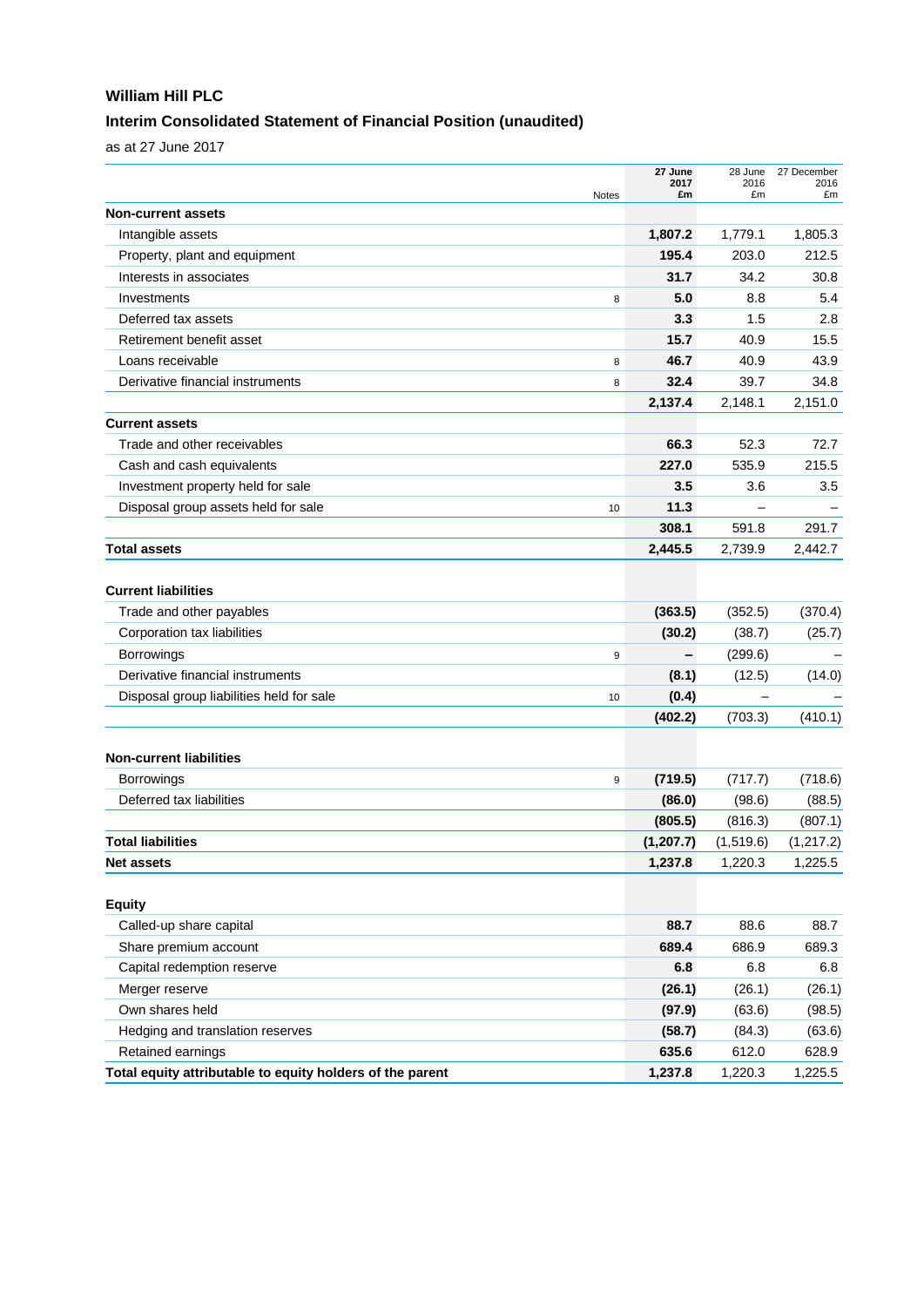# **William Hill PLC**

# **Interim Consolidated Cash Flow Statement (unaudited)**

for the 26 weeks ended 27 June 2017

| <b>Notes</b>                                                                                                        | 26 weeks<br>ended<br>27 June<br>2017<br>£m | 26 weeks<br>ended<br>28 June<br>2016<br>£m | 52 weeks<br>ended<br>27 December<br>2016<br>£m |
|---------------------------------------------------------------------------------------------------------------------|--------------------------------------------|--------------------------------------------|------------------------------------------------|
| Net cash from operating activities<br>11                                                                            | 115.3                                      | 166.3                                      | 265.9                                          |
| <b>Investing activities</b>                                                                                         |                                            |                                            |                                                |
| Dividends from associates                                                                                           |                                            |                                            | 4.3                                            |
| Interest received on cash and cash equivalents                                                                      | 0.4                                        | 0.7                                        | 1.7                                            |
| Proceeds on disposal of property, plant and equipment                                                               | 0.2                                        |                                            | 1.2                                            |
| Proceeds on disposal of investment property                                                                         |                                            | 0.8                                        | 0.8                                            |
| Net cash flows relating to loans receivable                                                                         |                                            | 1.4                                        | 1.4                                            |
| Acquisition of redeemable convertible preference shares in NYX Gaming Group<br>Limited (including associated costs) |                                            | (80.4)                                     | (81.7)                                         |
| Acquisition of ordinary shares and warrants in NYX Gaming Group Limited                                             | -                                          | (10.3)                                     | (10.3)                                         |
| Acquisition of Grand Parade Limited (net of cash acquired)                                                          |                                            | -                                          | (12.0)                                         |
| Purchases of property, plant and equipment                                                                          | (2.9)                                      | (8.5)                                      | (32.5)                                         |
| Expenditure on intangible assets                                                                                    | (29.3)                                     | (35.1)                                     | (57.9)                                         |
| Net cash used in investing activities                                                                               | (31.6)                                     | (131.4)                                    | (185.0)                                        |
| <b>Financing activities</b>                                                                                         |                                            |                                            |                                                |
| Proceeds on issue of shares under share schemes                                                                     | 0.1                                        | 0.3                                        | 1.3                                            |
| Purchase of own shares                                                                                              | (0.1)                                      | (60.2)                                     | (94.4)                                         |
| Dividends paid<br>6                                                                                                 | (71.6)                                     | (73.4)                                     | (109.0)                                        |
| Repayment of £300m Guaranteed notes                                                                                 | -                                          | $\overline{\phantom{0}}$                   | (300.0)                                        |
| Issue of £350m Guaranteed notes due 2023                                                                            |                                            | 350.0                                      | 350.0                                          |
| Finance fees paid on £350m Guaranteed notes                                                                         |                                            | (2.1)                                      | (2.5)                                          |
| Net cash (used in)/from financing activities                                                                        | (71.6)                                     | 214.6                                      | (154.6)                                        |
| Net increase/(decrease) in cash and cash equivalents in the period                                                  | 12.1                                       | 249.5                                      | (73.7)                                         |
| Changes in foreign exchange rates                                                                                   | (0.6)                                      | 4.3                                        | 7.1                                            |
| Cash and cash equivalents at start of period                                                                        | 215.5                                      | 282.1                                      | 282.1                                          |
| Cash and cash equivalents at end of period                                                                          | 227.0                                      | 535.9                                      | 215.5                                          |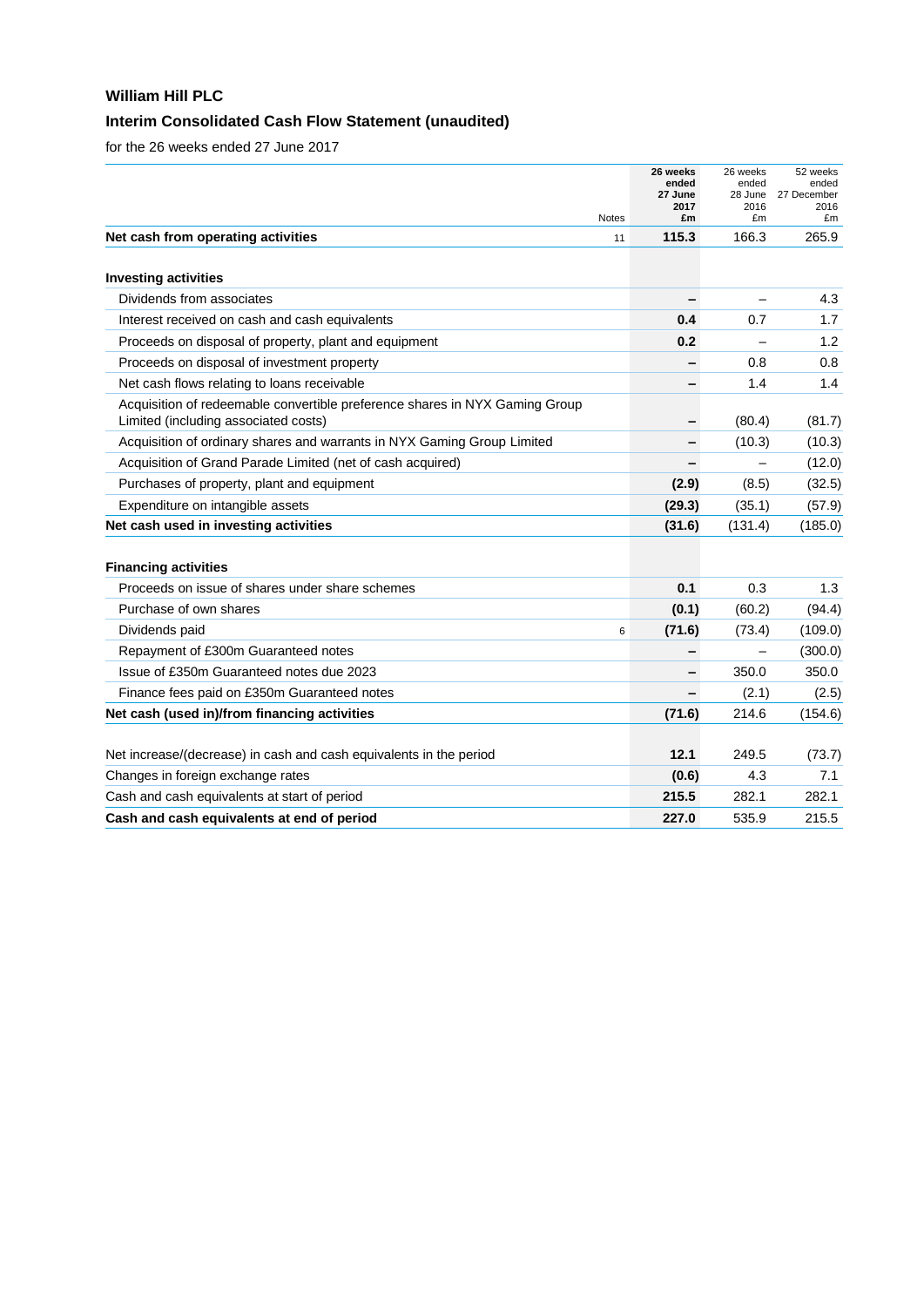# **William Hill PLC Notes to the Group Financial Statements**

for the 26 weeks ended 27 June 2017

# **1.BASIS OF ACCOUNTING**

# **GENERAL INFORMATION**

William Hill PLC is a company incorporated in the United Kingdom under the Companies Act 2006. The address of the registered office is Greenside House, 50 Station Road, London, N22 7TP. The interim condensed consolidated financial information for the 26 weeks ended 27 June 2017 ('interim financial information'), which has been approved by a committee of the Board of Directors on 1<sup>st</sup> August 2017, has been prepared on the basis of the accounting policies set out in the Group's 2016 Annual Report on pages 104-106 and 151-156, which can be found on the Group's website www.williamhillplc.com. This interim financial information has been prepared in accordance with the Disclosure and Transparency Rules of the Financial Conduct Authority and with IAS 34, "Interim Financial Reporting" as adopted by the European Union. The interim financial information should be read in conjunction with the annual financial statements for the 52 weeks ended 27 December 2016, which have been prepared in accordance with International Financial Reporting Standards (IFRS) as adopted by the European Union. The accounting policies used in the preparation of the interim financial information have been consistently applied to all periods presented.

The interim financial information is unaudited and does not constitute statutory accounts within the meaning of section 435 of the Companies Act 2006, but has been reviewed by the auditor and their report is set out at the end of this interim financial information. The results for the 52 week period ended 27 December 2016 shown in this report do not constitute the Company's statutory accounts for that period but have been extracted from those accounts, which have been filed with the Registrar of Companies. The auditor has reported on those accounts. Their report was unqualified and did not contain a statement under section 498 (2) or (3) of the Companies Act 2006.

#### **BASIS OF ACCOUNTING**

The interim financial information has been prepared in accordance with IFRS as adopted by the European Union and therefore complies with Article 4 of the EU IAS Regulation.

The interim financial information has been prepared on the historical cost basis, except where certain assets or liabilities are held at amortised cost or at fair value.

## **BASIS OF CONSOLIDATION**

The interim financial information incorporates the financial statements of the Company and entities controlled by the Company (its subsidiaries) made up to 27 June 2017. Control is achieved where the Company has the power to govern the financial and operating policies of an investee entity so as to obtain benefits from its activities.

The results of subsidiaries acquired or disposed of during the period are included in the Consolidated Income Statement from the effective date of acquisition or up to the effective date of disposal, as appropriate.

Where necessary, adjustments are made to the financial statements of subsidiaries to bring the accounting policies used into line with those used by the Group. All intra-Group transactions, balances, income and expenses are eliminated on consolidation.

## **ADOPTION OF NEW AND REVISED STANDARDS**

In preparing the Group financial statements for the current period, there have been no new IFRSs, amendments to IFRSs or IFRS Interpretations Committee (IFRIC) interpretations that have been adopted by the Group.

#### **STANDARDS IN ISSUE BUT NOT EFFECTIVE**

IFRS 9 'Financial instruments' will supersede IAS 39 in its entirety, and is effective for accounting periods commencing on or after 1 January 2018. The potential impacts of the new standard that may impact the Group are:

- Classification and measurement: New classification and measurement criteria require financial instruments to be classified into one of three categories being amortised cost, fair value through other comprehensive income or fair value. Classification will be determined by the business model and contractual cash flow characteristics of the instruments; and
- Hedge accounting: The general hedge accounting mechanisms of IAS 39 have been retained, however greater flexibility has been introduced over the instruments eligible for hedge accounting and effectiveness testing has been more closely aligned with the underlying risk management practices of the entity.

The Group is reviewing the requirements of the new standard to fully determine its impact.

IFRS 15 'Revenue from contracts with customers' establishes a single comprehensive model for entities to use in accounting for revenue arising from contracts with customers, with an effective date for accounting periods beginning on or after 1 January 2018. Early assessment of the requirements of the new standard suggest it will not have a material impact upon the Group's reported performance and the Group will continue to assess the full impact to ensure it is ready to implement the new standard in advance of its effective date.

IFRS 16 'Leases' will replace IAS 17 in its entirety and is effective for accounting periods beginning on or after 1 January 2019. It will result in most leases being recognised on the Statement of Financial Position. The Group continues to assess the full impact of IFRS 16 but since the impact is influenced by interest rates in future years, it is not yet possible to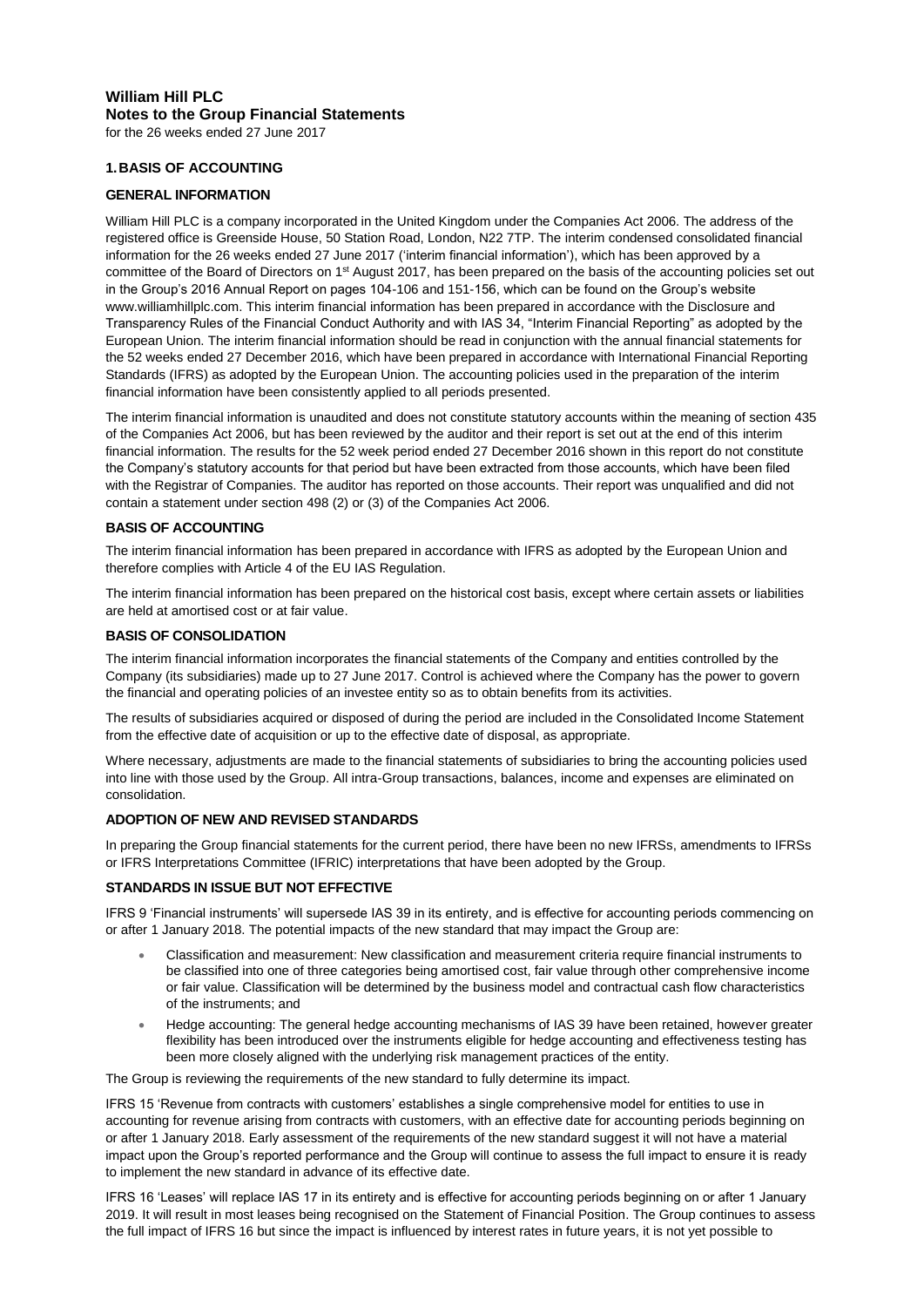reasonably quantify its effects. At this stage, the directors assess that the implementation of the new standard may have a material impact upon the Group's reported performance, Statement of Financial Position and operating cash flows.

#### **GOING CONCERN**

The Group meets its day-to-day working capital requirements from the positive cash flows generated by its trading activities and its available cash resources. These are supplemented when required by additional drawings under the Group's revolving credit bank loan facilities, which are committed until May 2019. Whilst there are a number of risks to the Group's trading performance, as summarised in the 'Managing our risks' section on pages 40 to 45 within the 2016 Annual Report, the Group is confident of its ability to continue to access sources of funding in the medium term. The Group's strategic forecasts, based on reasonable assumptions, indicate that the Group should be able to operate within the level of its currently available and expected future facilities and its banking covenants for the period of the strategic forecast.

After making enquiries and after consideration of the Group's existing operations, cash flow forecasts and assessment of business, regulatory and financing risks, the directors have a reasonable expectation that the Group has adequate resources to continue in operational existence for the foreseeable future. Accordingly, they continue to adopt the going concern basis in preparing the condensed financial statements.

#### **SEASONALITY**

The Group's overall profitability is primarily sensitive to sporting results, largely in terms of outcome but also in terms of the timing and presence of significant events that attract a large amount of stakes. For example, the previous reporting period included part of the EURO 2016 football tournament whereas the current reporting period does not. In addition, adverse weather conditions can disrupt the sporting calendar and limit betting opportunities.

#### **FAIR VALUES**

Assets and liabilities measured at fair value include ante post bets, derivative financial instruments, investments classified as available-for-sale financial assets and the disposal group assets and liabilities classified as held for sale.

The valuation of ante post bets is determined with reference to anticipated gross win margins on unsettled bets. Changes in fair value have not had a material impact upon the profit for the period.

The valuation of derivative financial instruments is determined by valuation techniques using both observable inputs and inputs that are not based on observable market data as described in note 8. The impact of changes in fair value of derivative financial instruments was a loss of £2.4m in the period (relating to the convertible element of the redeemable convertible preference shares and warrants over equity instruments, as described in note 8). This was recognised as an adjustment within operating expenses in the Consolidated Income Statement.

The valuation of available-for-sale financial assets is determined with reference to quoted prices in active markets. The impact of changes in fair value of available-for-sale financial assets was a loss of £0.4m in the period, as described in note 8. This was recognised in other comprehensive income.

The valuation of the disposal group assets and liabilities classified as held for sale is determined based on the estimated proceeds on disposal.

### **KEY SOURCES OF ESTIMATION UNCERTAINTY**

*Impairment of goodwill and intangible assets with indefinite lives*

The Triennial Review of Stakes and Prizes is currently ongoing and recommendations from the UK Government are expected in H2. These could include changes to the regulation of gaming machines and a severely adverse outcome would significantly increase the risk of a material impairment of assets in the Retail division.

During the period, the Australian Government completed a review of the key regulations governing online wagering, including the Interactive Gambling Act (IGA) and the current State-based consumer protection framework. The outcomes of the review included a recommendation to establish a National Consumer Protection Framework (NCPF) and to ban credit betting. It is anticipated that a uniform NCPF will be implemented via the current State licencing regimes. Legislation amending the IGA (including a provision banning credit) will be debated in the Senate in H2. Adverse outcomes in either of these areas could significantly impact the cash flows of the business such that an impairment of goodwill in the Australia division may be necessary.

#### *Retirement benefit costs*

A full triennial actuarial valuation is being carried out by a qualified actuary and this may lead to significant changes in the assumptions used to determine the pension cost and the Group's defined benefit scheme obligation.

# **2. SEGMENT INFORMATION**

The Board has reviewed and confirmed the Group's reportable segments in line with the guidance provided by IFRS 8 'Operating Segments'. The segments disclosed below are aligned with the reports that the Group's Chief Executive Officer as Chief Operating Decision Maker reviews to make strategic decisions.

The Retail segment comprises all activity undertaken in LBOs including gaming machines. The Online segment comprises all online and telephone activity outside of Australia, including sports betting, casino, poker sites and other gaming products along with telephone betting services. The US segment comprises all activity undertaken in the USA.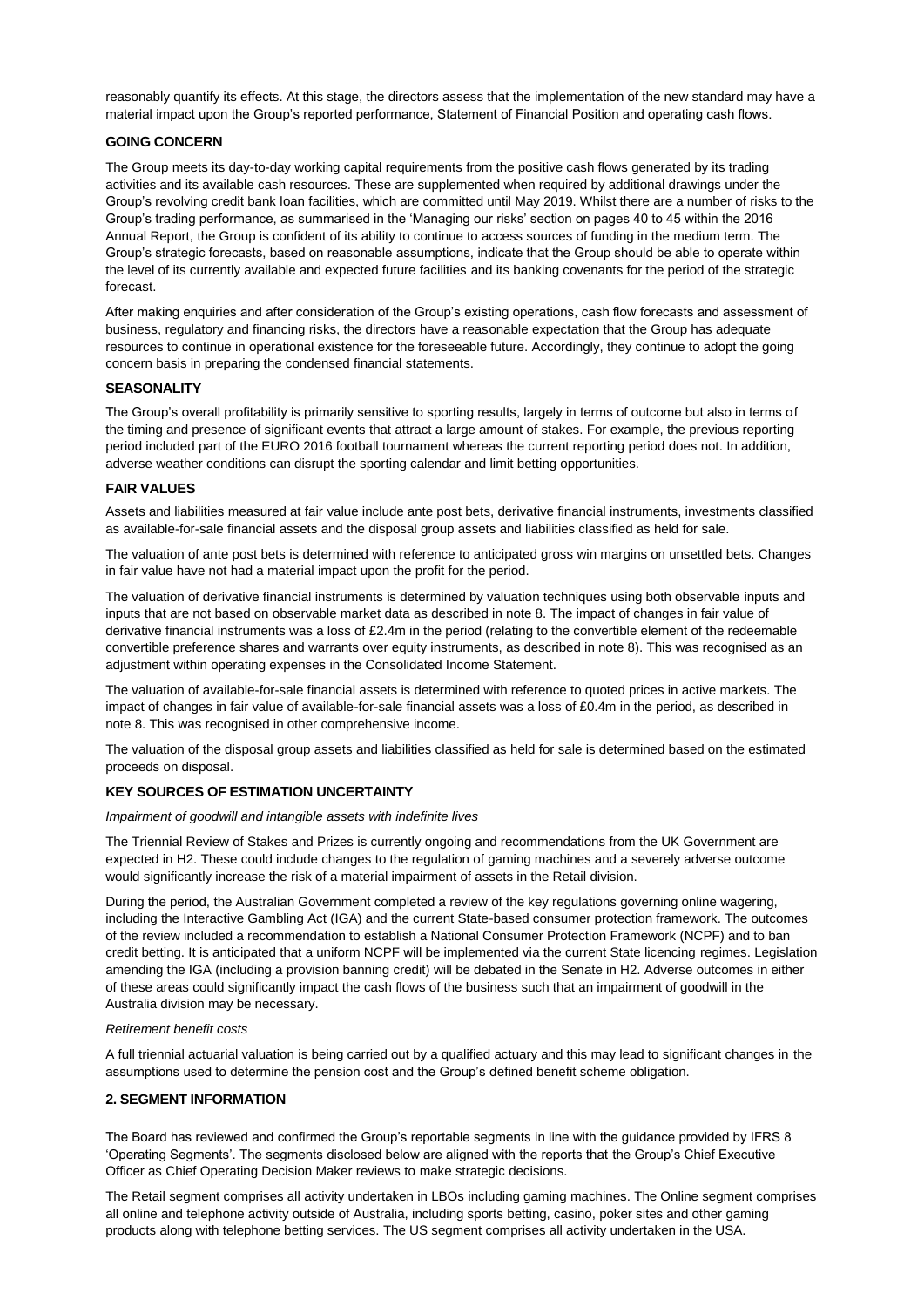The Australia segment comprises online and telephone sports betting in Australia. Other activities include on-course betting and greyhound stadia operations. There are no inter-segmental sales within the Group.

Segment performance is shown on an adjusted basis, with a reconciliation from adjusted operating profit to statutory results for clarity.

Segment information for the 26 weeks ended 27 June 2017 is as follows:

|                                                 | Retail<br>£m | Online<br>£m | <b>US</b><br>£m | <b>Australia</b><br>£m | Other<br>£m | Corporate<br>£m | Group<br>£m |
|-------------------------------------------------|--------------|--------------|-----------------|------------------------|-------------|-----------------|-------------|
| Revenue                                         | 460.1        | 290.0        | 24.6            | 58.5                   | 3.8         |                 | 837.0       |
| Cost of sales                                   | (118.5)      | (69.2)       | (2.0)           | (17.3)                 | (0.3)       | -               | (207.3)     |
| Gross profit                                    | 341.6        | 220.8        | 22.6            | 41.2                   | 3.5         |                 | 629.7       |
| Depreciation                                    | (12.6)       | (0.4)        | (0.7)           | (0.6)                  | (0.1)       | (1.2)           | (15.6)      |
| Amortisation                                    | (4.0)        | (17.0)       | (0.1)           | (3.9)                  |             |                 | (25.0)      |
| Other administrative<br>expenses                | (244.1)      | (146.2)      | (14.2)          | (36.1)                 | (3.5)       | (16.4)          | (460.5)     |
| Share of results of associates                  | -            | -            | -               | -                      |             | 0.9             | 0.9         |
| <b>Adjusted operating</b><br>$profit/ (loss)^1$ | 80.9         | 57.2         | 7.6             | 0.6                    | (0.1)       | (16.7)          | 129.5       |
| Operating exceptional items<br>and adjustments  | -            | (0.5)        | (1.1)           | (0.2)                  | (0.7)       | (18.0)          | (20.5)      |
| Profit/(loss) before interest<br>and tax        | 80.9         | 56.7         | 6.5             | 0.4                    | (0.8)       | (34.7)          | 109.0       |
|                                                 |              |              |                 |                        |             |                 |             |
| Investment income                               |              |              |                 |                        |             | 3.2             | 3.2         |
| Finance costs                                   |              |              |                 |                        |             | (18.7)          | (18.7)      |
| <b>Profit before tax</b>                        |              |              |                 |                        |             |                 | 93.5        |

<sup>1</sup> Adjusted operating profit is defined as profit before interest and tax, excluding exceptional items and other defined adjustments. Further detail on adjusted measures is provided in note 3.

Segment information for the 26 weeks ended 28 June 2016:

|                                                         | Retail<br>£m | Online<br>£m | <b>US</b><br>£m | <b>Australia</b><br>£m | Other<br>£m | Corporate<br>£m | Group<br>£m |
|---------------------------------------------------------|--------------|--------------|-----------------|------------------------|-------------|-----------------|-------------|
| Revenue                                                 | 467.2        | 277.2        | 18.5            | 47.7                   | 3.8         |                 | 814.4       |
| Cost of sales                                           | (116.4)      | (62.0)       | (1.6)           | (12.4)                 | (0.4)       | -               | (192.8)     |
| Gross profit                                            | 350.8        | 215.2        | 16.9            | 35.3                   | 3.4         |                 | 621.6       |
| Depreciation                                            | (12.6)       | (0.4)        | (0.5)           | (0.2)                  | (0.1)       | (1.6)           | (15.4)      |
| Amortisation                                            | (2.2)        | (18.7)       |                 | (2.9)                  |             |                 | (23.8)      |
| Other administrative<br>expenses                        | (241.6)      | (152.7)      | (10.0)          | (28.3)                 | (3.2)       | (16.0)          | (451.8)     |
| Share of results of associates                          |              |              |                 |                        |             | 0.5             | 0.5         |
| <b>Adjusted operating</b><br>profit/(loss) <sup>1</sup> | 94.4         | 43.4         | 6.4             | 3.9                    | 0.1         | (17.1)          | 131.1       |
| Operating exceptional items<br>and adjustments          | 0.7          | (0.7)        | (1.0)           | (0.5)                  |             | (7.6)           | (9.1)       |
| Profit/(loss) before interest<br>and tax                | 95.1         | 42.7         | 5.4             | 3.4                    | 0.1         | (24.7)          | 122.0       |
|                                                         |              |              |                 |                        |             |                 |             |
| Investment income                                       |              |              |                 |                        |             | 1.2             | 1.2         |
| Finance costs                                           |              |              |                 |                        |             | (22.5)          | (22.5)      |
| <b>Profit before tax</b>                                |              |              |                 |                        |             |                 | 100.7       |

<sup>1</sup> Adjusted operating profit is defined as profit before interest and tax, excluding exceptional items and other defined adjustments. Further detail on adjusted measures is provided in note 3.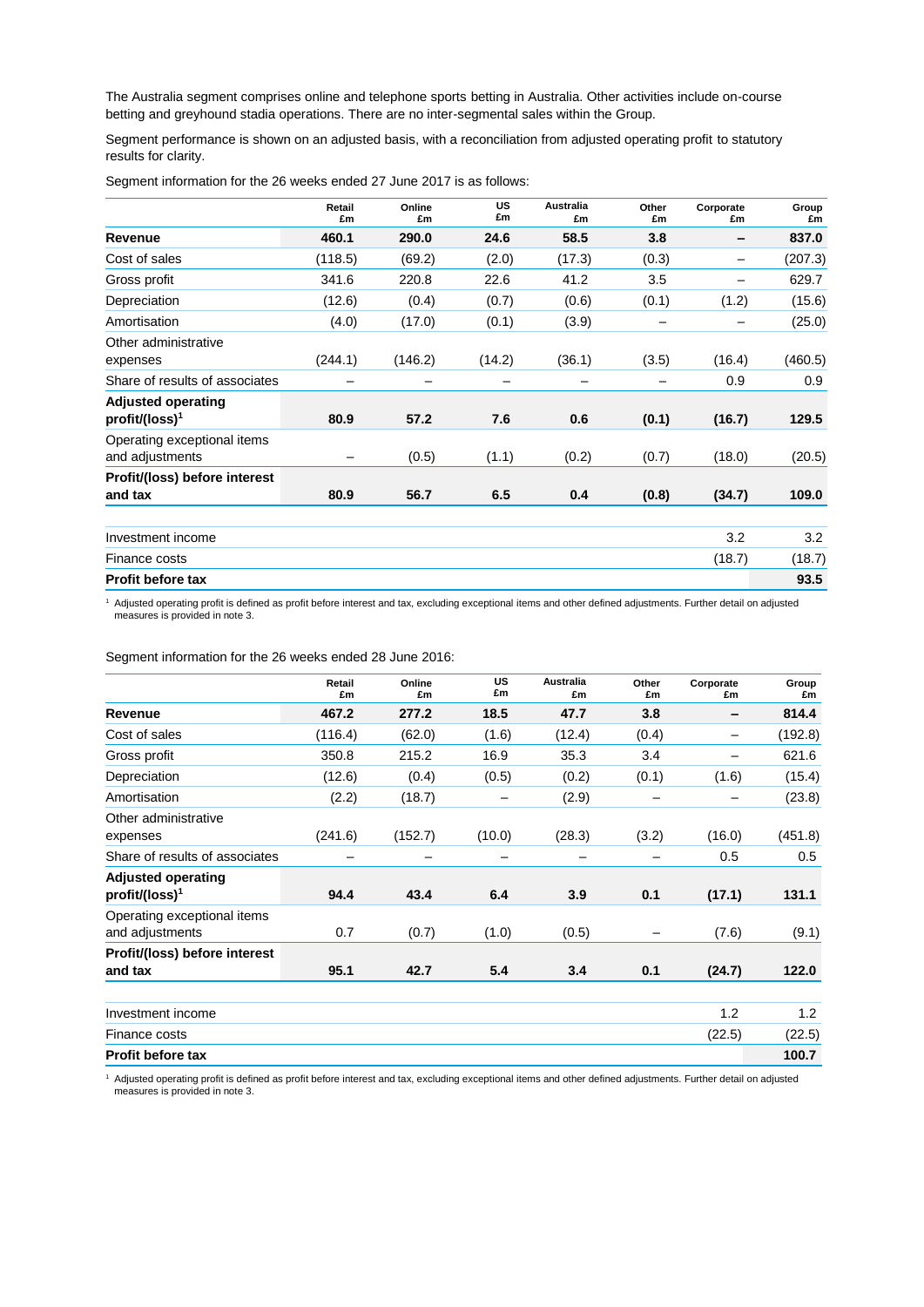Segment information for the 52 weeks ended 27 December 2016:

|                                                         | Retail<br>£m | Online<br>£m | US<br>£m | Australia<br>£m | Other<br>£m | Corporate<br>£m | Group<br>£m |
|---------------------------------------------------------|--------------|--------------|----------|-----------------|-------------|-----------------|-------------|
| Revenue                                                 | 893.9        | 544.8        | 43.7     | 113.8           | 7.6         | -               | 1,603.8     |
| Cost of sales                                           | (227.0)      | (120.1)      | (4.0)    | (30.3)          | (0.8)       | -               | (382.2)     |
| Gross profit                                            | 666.9        | 424.7        | 39.7     | 83.5            | 6.8         | -               | 1,221.6     |
| Depreciation                                            | (25.5)       | (0.8)        | (1.2)    | (0.9)           | (0.2)       | (3.0)           | (31.6)      |
| Amortisation                                            | (5.4)        | (36.3)       | (0.1)    | (6.8)           |             |                 | (48.6)      |
| Other administrative<br>expenses                        | (474.0)      | (287.1)      | (24.1)   | (60.4)          | (6.7)       | (29.1)          | (881.4)     |
| Share of results of associates                          |              |              |          |                 |             | 1.5             | 1.5         |
| <b>Adjusted operating</b><br>profit/(loss) <sup>1</sup> | 162.0        | 100.5        | 14.3     | 15.4            | (0.1)       | (30.6)          | 261.5       |
| Operating exceptional items<br>and adjustments          | 0.4          | (1.2)        | (2.1)    | (0.7)           |             | (32.3)          | (35.9)      |
| Profit/(loss) before interest<br>and tax                | 162.4        | 99.3         | 12.2     | 14.7            | (0.1)       | (62.9)          | 225.6       |
|                                                         |              |              |          |                 |             |                 |             |
| Investment income                                       |              |              |          |                 |             | 4.9             | 4.9         |
| Finance costs                                           |              |              |          |                 |             | (49.2)          | (49.2)      |
| <b>Profit before tax</b>                                |              |              |          |                 |             |                 | 181.3       |

<sup>1</sup> Adjusted operating profit is defined as profit before interest and tax, excluding exceptional items and other defined adjustments. Further detail on adjusted measures is provided in note 3.

# **3. EXCEPTIONAL ITEMS AND ADJUSTMENTS**

#### **Adjusted results**

The Group reports adjusted results, both internally and externally, that differ from statutory results prepared in accordance with IFRS. These adjusted results, which include our KPIs of adjusted operating profit and adjusted EPS, are considered by the directors to be a useful reflection of the underlying performance of the Group and its businesses, since they exclude transactions which impair visibility of the underlying activity in divisions. More specifically, the directors judge that visibility can be impaired in one or both of the following instances:

- a transaction is of such a material or infrequent nature that it would obscure an understanding of underlying outcomes and trends in revenues, costs or other components of performance (for example, a significant impairment charge); or
- a transaction that results from a corporate activity has neither a close relationship to our businesses' operations nor any associated operational cash flows (for example, the amortisation of intangibles recognised on acquisitions).

Adjusted results are used as the primary measures of business performance within the Group and align with the results shown in management accounts, with the key uses being:

- management and Board reviews of performance against expectations and over time, including assessments of divisional performance (see note 2 and the operating review);
- Remuneration Committee assessments of targets and performance for management remuneration purposes;
- in support of business decisions by the Board and by management, encompassing both strategic and operational levels of decision-making; and
- assessments of loan covenant compliance, which refer to adjusted results.

The Group's policies on adjusted measures have been consistently applied over time, but they are not defined by IFRS and, therefore, may differ from adjusted measures as used by other companies.

The Consolidated Income Statement presents adjusted results alongside statutory measures, with the reconciling items being itemised and described below. We discriminate between two types of reconciling items; exceptional items and defined other adjustments.

### **Exceptional items**

Exceptional items are those items the directors consider to be one-off or material in nature that should be brought to the reader's attention in understanding the Group's financial performance.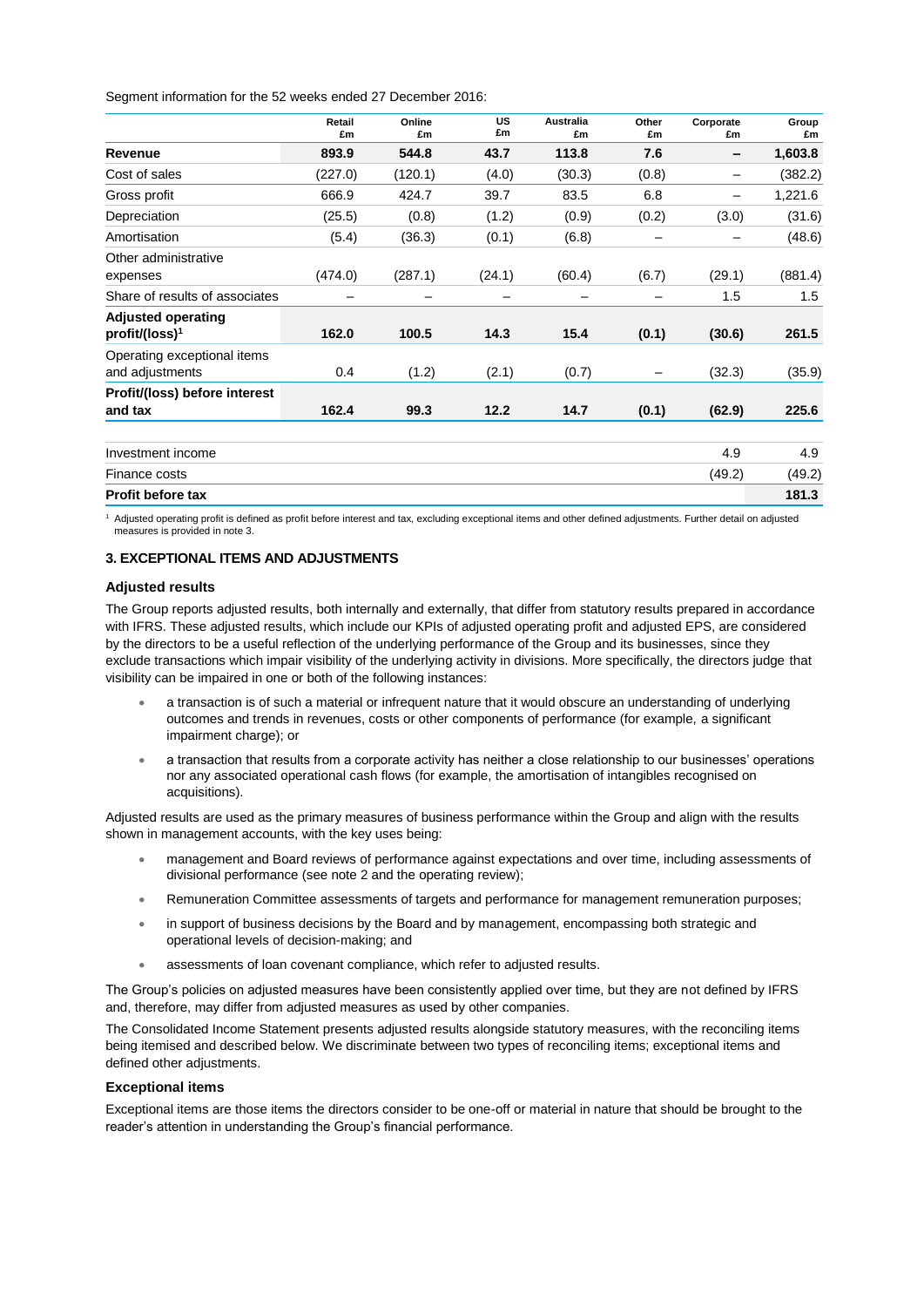#### **Adjustments**

Adjustments are recurring items that are excluded from internal measures of underlying performance and which are not considered by the directors to be exceptional. They comprise the following:

- the amortisation of specific intangible assets recognised in acquisitions;
- the recognition of interest income on redeemable convertible preference shares (see note 8); and
- fair value movements relating to redeemable convertible preference shares and warrants over equity investments (see note 8).

Exceptional items and adjustments are as follows:

|                                              |                    |                   | 26 weeks<br>ended |                      |             | 26 weeks<br>ended | 52 weeks<br>ended           |
|----------------------------------------------|--------------------|-------------------|-------------------|----------------------|-------------|-------------------|-----------------------------|
|                                              | <b>Exceptional</b> | items Adjustments | 27 June<br>2017   | Exceptional<br>items | Adjustments | 2016              | 28 June 27 December<br>2016 |
|                                              | £m                 | £m                | £m                | £m                   | £m          | £m                | £m                          |
| Operating                                    |                    |                   |                   |                      |             |                   |                             |
| Restructuring costs                          | (14.7)             | -                 | (14.7)            | (2.6)                |             | (2.6)             | (10.2)                      |
| Disposal of Stadia Operations <sup>1</sup>   | (0.7)              | -                 | (0.7)             | -                    |             |                   |                             |
| Corporate transaction costs                  |                    | -                 |                   |                      |             |                   | (9.8)                       |
| Portfolio shop closures                      |                    | -                 |                   | 0.7                  |             | 0.7               | 0.4                         |
| Amortisation of acquired intangibles         |                    | (2.7)             | (2.7)             | -                    | (2.2)       | (2.2)             | (6.4)                       |
| Fair value movements on derivative financial |                    |                   |                   |                      |             |                   |                             |
| instruments                                  |                    | (2.4)             | (2.4)             |                      | (5.0)       | (5.0)             | (9.9)                       |
|                                              | (15.4)             | (5.1)             | (20.5)            | (1.9)                | (7.2)       | (9.1)             | (35.9)                      |
| Non-operating                                |                    |                   |                   |                      |             |                   |                             |
| Investment income on redeemable convertible  |                    |                   |                   |                      |             |                   |                             |
| preference shares                            |                    | 2.8               | 2.8               |                      | 0.5         | 0.5               | 3.2                         |
|                                              |                    | 2.8               | 2.8               | -                    | 0.5         | 0.5               | 3.2                         |
| Total exceptional items and adjustments      |                    |                   |                   |                      |             |                   |                             |
| before tax                                   | (15.4)             | (2.3)             | (17.7)            | (1.9)                | (6.7)       | (8.6)             | (32.7)                      |
| Tax on exceptional items and adjustments     | 2.5                | 0.6               | 3.1               | 0.3                  | 0.5         | 0.8               | 3.0                         |
| Total exceptional items and adjustments      | (12.9)             | (1.7)             | (14.6)            | (1.6)                | (6.2)       | (7.8)             | (29.7)                      |

<sup>1</sup> On 19 May 2017, the Group agreed to sell its Greyhound Stadia operations to Arena Racing Company. These operations, which have been sold on 31 July 2017, have been classified as a disposal group held for sale (see note 10). The Group has recognised a £0.7m expense, partly relating to £0.2m write down of the net assets of the disposal group on classification as held for sale and £0.5m relating to the associated costs to sell. This has been classified as exceptional as it a one-off transaction and is material in the context of the Other segment.

#### **Restructuring costs**

This is a continuation of the substantial corporate restructurings the Group commenced in 2016, encompassing cost optimisation and business model initiatives. These initiatives, whose costs include fees for external advisers, provisions for onerous property leases and the cost of staff redundancies, are substantial in scope and impact and do not form part of recurring operational or management activities that the directors would consider part of our underlying performance. For these reasons, the directors judge the directly attributable cost impact to be exceptional.

#### **4. FINANCE COSTS**

|                                                      | 26 weeks<br>ended<br>27 June<br>2017<br>£m | 26 weeks<br>ended<br>28 June<br>2016<br>£m | 52 weeks<br>ended<br>27 December<br>2016<br>£m |
|------------------------------------------------------|--------------------------------------------|--------------------------------------------|------------------------------------------------|
| Interest payable and similar charges:                |                                            |                                            |                                                |
| Bank loans, bonds and overdrafts                     | 18.1                                       | 21.8                                       | 47.6                                           |
| Amortisation of finance costs                        | 0.9                                        | 1.2                                        | 2.6                                            |
| Interest payable                                     | 19.0                                       | 23.0                                       | 50.2                                           |
| Interest on net pension scheme assets or liabilities | (0.3)                                      | (0.5)                                      | (1.0)                                          |
|                                                      | 18.7                                       | 22.5                                       | 49.2                                           |

# **5. TAX ON PROFIT ON ORDINARY ACTIVITIES**

The effective tax rate in respect of adjusted results was 13.7% (26 weeks ended 28 June 2016: 15.4%; 52 weeks ended 27 December 2016: 9.3%). The effective tax rate in respect of total results was 12.9% (26 weeks ended 28 June 2016: 15.9%; 52 weeks ended 27 December 2016: 9.3%). The current period's charge was lower than the UK statutory rate of 20% mainly due to lower effective tax rates on overseas profits and adjustments in respect of prior periods.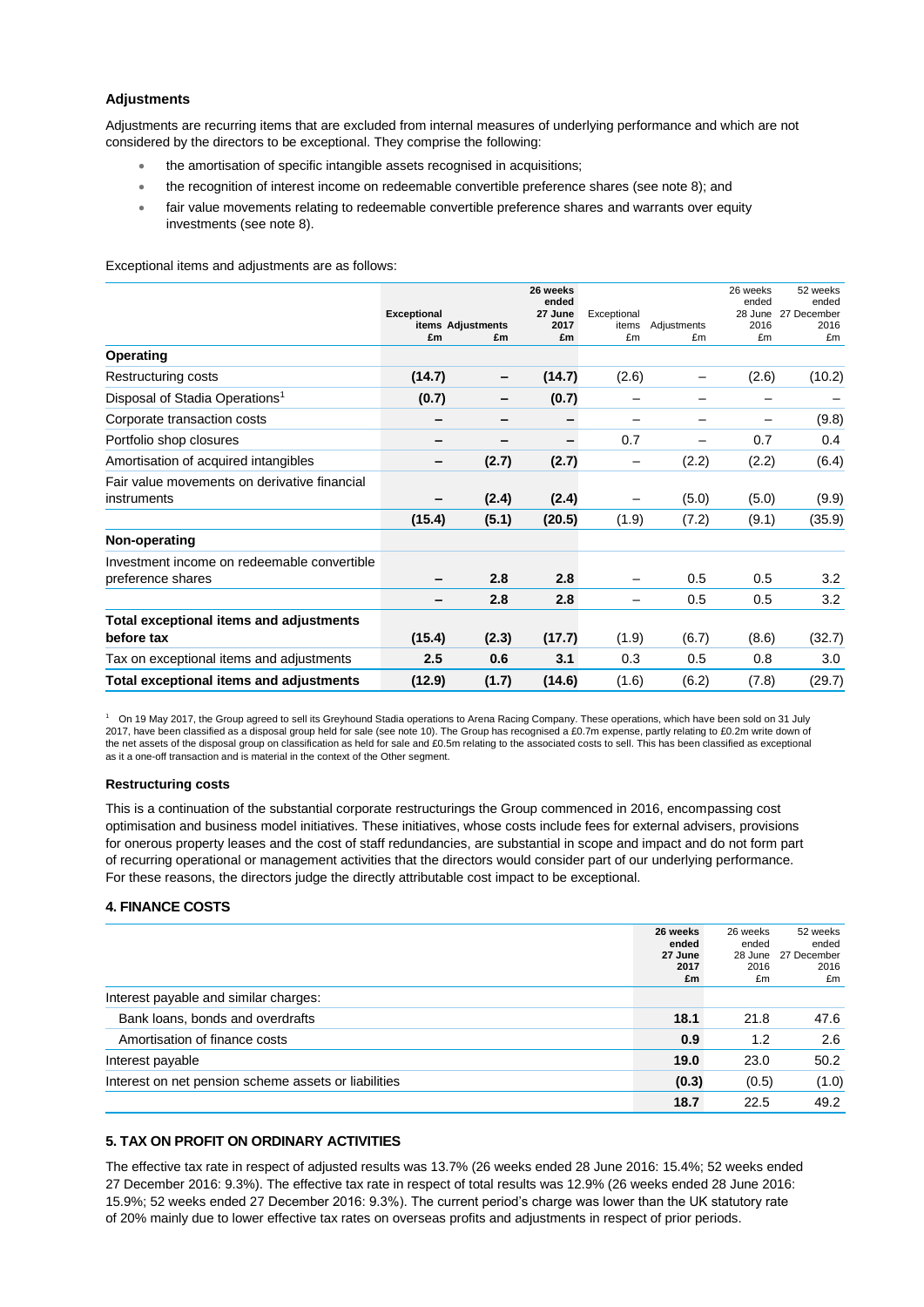#### **6. DIVIDENDS PROPOSED AND PAID**

The directors have approved an interim dividend of 4.26 pence per share (2016: 4.10 pence per share) to be paid on 30 November 2017 to ordinary shareholders on the Register of Members on 27 October 2017. In line with the requirements of IAS 10 – 'Events after the Reporting Date', this dividend has not been recognised within these interim results.

The 2016 final dividend of 8.4 pence per share (£71.6m) was paid in the period.

Under an agreement signed in November 2002, The William Hill Holdings 2001 Employee Benefit Trust agreed to waive all dividends. Shares held in treasury also do not qualify for dividends. The Company estimates that 858 million shares will qualify for the interim dividend.

# **7. EARNINGS PER SHARE**

The earnings per share figures for the respective periods are as follows:

|                                                                                                | 26 weeks ended 27 June 2017          |         |                |                               | 26 weeks ended 28 June 2016 |         |
|------------------------------------------------------------------------------------------------|--------------------------------------|---------|----------------|-------------------------------|-----------------------------|---------|
|                                                                                                | <b>Potentially</b><br>dilutive share |         |                | Potentially<br>dilutive share |                             |         |
|                                                                                                | <b>Basic</b>                         | options | <b>Diluted</b> | Basic                         | options                     | Diluted |
| Profit after tax attributable to equity holders of<br>the parent for the financial period (£m) | 81.4                                 |         | 81.4           | 84.7                          |                             | 84.7    |
| Adjusted profit after tax for the financial period                                             |                                      |         |                |                               |                             |         |
| E(m)                                                                                           | 96.0                                 |         | 96.0           | 92.5                          |                             | 92.5    |
| Weighted average number of shares (million)                                                    | 856.8                                | 2.4     | 859.2          | 877.2                         | 3.3                         | 880.5   |
|                                                                                                |                                      |         |                |                               |                             |         |
| Earnings per share (pence)                                                                     | 9.5                                  |         | 9.5            | 9.7                           | (0.1)                       | 9.6     |
| Adjusted earnings per share (pence)                                                            | 11.2                                 |         | 11.2           | 10.5                          | -                           | 10.5    |

|                                                    |                | 52 weeks ended 27 December 2016 |         |
|----------------------------------------------------|----------------|---------------------------------|---------|
|                                                    | dilutive share |                                 |         |
|                                                    | Basic          | options                         | Diluted |
| Profit after tax attributable to equity holders of |                |                                 |         |
| the parent for the financial period (£m)           | 164.5          |                                 | 164.5   |
| Adjusted profit after tax for the financial period |                |                                 |         |
| $(\text{Em})$                                      | 194.2          |                                 | 194.2   |
| Weighted average number of shares (million)        | 871.8          | 3.0                             | 874.8   |
|                                                    |                |                                 |         |
| Earnings per share (pence)                         | 18.9           | (0.1)                           | 18.8    |
| Adjusted earnings per share (pence)                | 22.3           | (0.1)                           | 22.2    |

An adjusted earnings per share, based on adjusted profits (as described in note 3), has been presented in order to highlight the underlying performance of the Group.

The basic weighted average number of shares excludes shares held by The William Hill Holdings 2001 Employee Benefit Trust and those shares held in treasury as such shares do not qualify for dividends. The effect of this was to reduce the average number of shares by 30.5 million in the 26 weeks ended 27 June 2017 (28 June 2016: 8.3 million, 27 December 2016: 14.4 million).

# **8. NYX INVESTMENT**

In the prior period, the Group entered into a long-term commercial agreement with NYX Gaming Group Limited ('NYX'), with the following transactions:

- an investment of £80.0m into redeemable convertible preference shares issued by NYX ('Convertible Notes');
- an investment of CAD \$18.8m (£10.3m) into ordinary equity of NYX, representing 6.8m ordinary shares ('Ordinary Shares'), valued at £9.7m, and 1.7m warrants ('Warrants'), valued at £0.6m. The warrants each entitle the acquisition of one ordinary share at the price of CAD \$3.50 for a period of three years; and
- a loan of £3.2m ('Loan').

#### **i) Convertible Notes**

These are convertible into NYX ordinary shares or redeemable in cash, with an implied interest coupon of 6% payable in kind at the term of 10 years (in 2026). This investment is accounted for as a loan with an embedded derivative which has been accounted for separately.

#### *Convertible element*

The convertible element, which is categorised as fair value through profit or loss, is valued at each reporting date using a Black-Scholes Monte Carlo model framework, with movements recognised in the Consolidated Income Statement as an adjustment, as defined in note 3.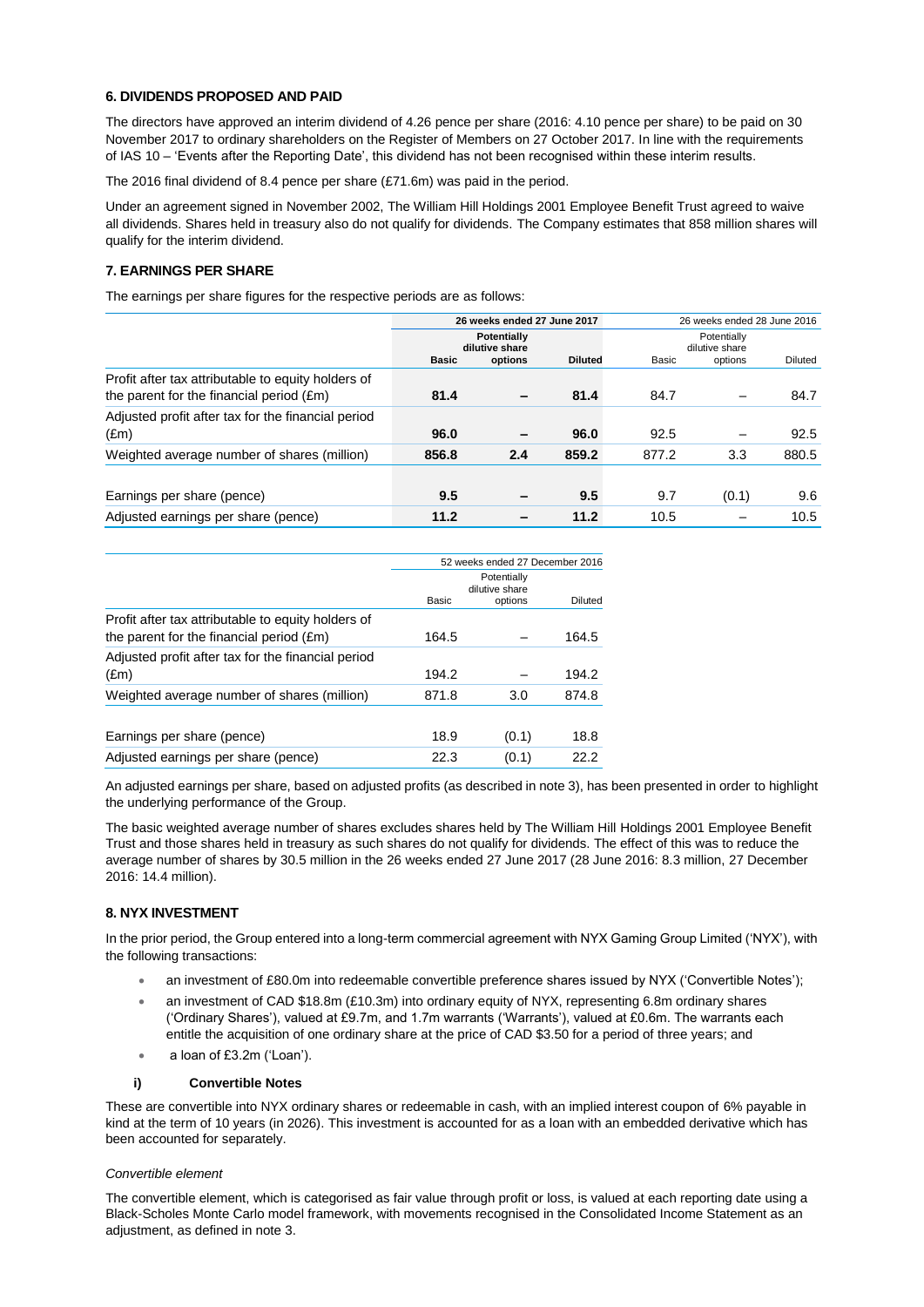#### *Loan element*

The loan element, which is a loans and receivables financial asset, is accounted for on an amortised cost basis at an effective interest rate of 13.6%. The income has been classified as investment income in the Consolidated Income Statement as an adjustment, as defined in note 3. The directors consider the carrying amount of the asset to approximate its fair value.

#### **ii) Ordinary Shares**

The ordinary shares are held as an available-for-sale financial asset and therefore they are revalued to fair value at each period end with any movements recognised in other comprehensive income.

#### **iii) Warrants**

The warrants are a derivative and are therefore categorised as fair value through profit or loss. These will be revalued to fair value at each period end with any movements recognised in the Consolidated Income Statement as an adjustment, as defined in note 3.

#### **iv) Loan**

The loan of £3.2m is due for repayment in June 2020. It has been classified as a loans and receivables financial asset.

A summary of the carrying value of the financial assets acquired within the investment in NYX, separated by category (as defined by IAS 39) and by caption on the Consolidated Statement of Financial Position is analysed as follows:

|                                                                                           | 27 June<br>2017 | 28 June<br>2016 | 27 December<br>2016 |
|-------------------------------------------------------------------------------------------|-----------------|-----------------|---------------------|
|                                                                                           | £m              | £m              | £m                  |
| Fair value through profit or loss                                                         |                 |                 |                     |
| Non-current derivative financial instruments ('Convertible element of Convertible Notes') | 32.1            | 39.3            | 34.5                |
| Non-current derivative financial instruments ('Warrants')                                 | 0.3             | 0.4             | 0.3                 |
| Total non-current derivative financial instruments                                        | 32.4            | 39.7            | 34.8                |
| Loans and receivables                                                                     |                 |                 |                     |
| Loans receivable ('Loan element of Convertible Notes')                                    | 43.5            | 37.7            | 40.7                |
| Loans receivable ('Loan')                                                                 | 3.2             | 3.2             | 3.2                 |
| Total loans and receivables                                                               | 46.7            | 40.9            | 43.9                |
| Available-for-sale                                                                        |                 |                 |                     |
| Investments ('Ordinary Shares')                                                           | 4.9             | 8.8             | 5.3                 |
| <b>Total financial assets</b>                                                             | 84.0            | 89.4            | 84.0                |

In addition to the investment in ordinary shares in NYX, the Group also holds other investments in unquoted shares of £0.1m (28 June 2016: £0.1m; 27 December 2016: £0.1m).

The following are the balances acquired within the investment in NYX and their movements thereon during the current period:

|                                                                                              | At<br>27 December<br>2016<br>£m | Amount<br>(charged)/<br>credited to<br>income<br>£m | Amount charged<br>to other<br>comprehensive<br>income<br>£m | At<br>27 June<br>2017<br>£m |
|----------------------------------------------------------------------------------------------|---------------------------------|-----------------------------------------------------|-------------------------------------------------------------|-----------------------------|
| Fair value through profit or loss                                                            |                                 |                                                     |                                                             |                             |
| Non-current derivative financial instruments ('Convertible element of<br>Convertible Notes') | 34.5                            | (2.4)                                               | -                                                           | 32.1                        |
| Non-current derivative financial instruments ('Warrants')                                    | 0.3                             |                                                     |                                                             | 0.3                         |
| Total non-current derivative financial instruments                                           | 34.8                            | (2.4)                                               |                                                             | 32.4                        |
| Loans and receivables                                                                        |                                 |                                                     |                                                             |                             |
| Loans receivable ('Loan element of Convertible Notes')                                       | 40.7                            | 2.8                                                 |                                                             | 43.5                        |
| Loans receivable ('Loan')                                                                    | 3.2                             |                                                     |                                                             | 3.2                         |
| Total loans and receivables                                                                  | 43.9                            | 2.8                                                 |                                                             | 46.7                        |
| Available-for-sale                                                                           |                                 |                                                     |                                                             |                             |
| Investments ('Ordinary Shares')                                                              | 5.3                             |                                                     | (0.4)                                                       | 4.9                         |
| <b>Total financial assets</b>                                                                | 84.0                            | 0.4                                                 | (0.4)                                                       | 84.0                        |

#### **Fair value hierarchy**

For the purposes of fair value hierarchy (as defined by IFRS 13), the ordinary shares are classified as Level 1 and the convertible element of the convertible notes, as well as the warrants, are classified as Level 3.

The ordinary shares are valued based on the quoted share price of NYX.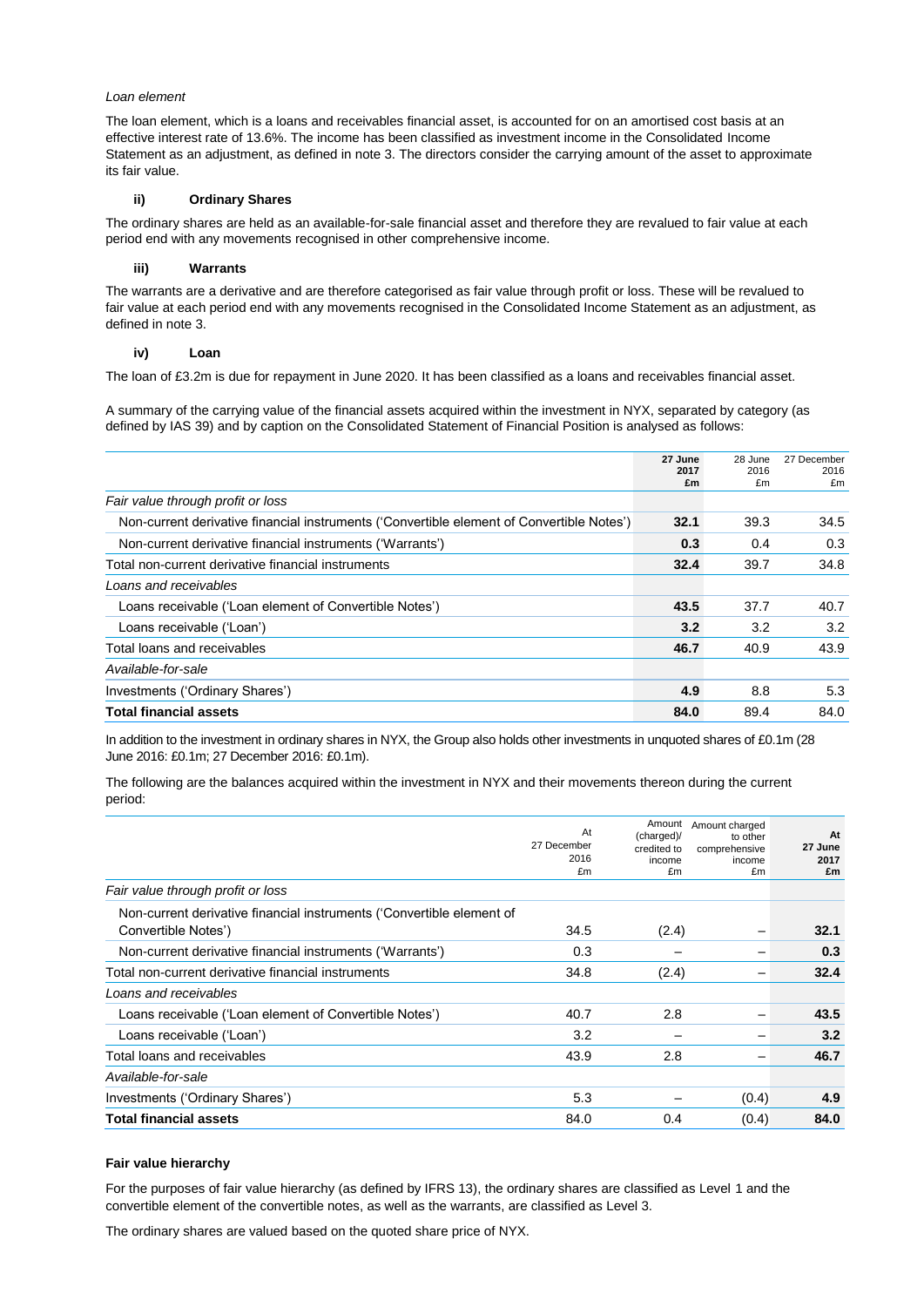The convertible element of the convertible notes is valued using a Black-Scholes Monte Carlo model framework performed by a third party valuation specialist. The key inputs used in the model are as follows:

|                         | 27 June<br>2017 | 2016    | 28 June 27 December<br>2016 |
|-------------------------|-----------------|---------|-----------------------------|
| Share price (CAD)       | \$1.21          | \$2.24  | \$1.29                      |
| Expected dividend yield | 0.0%            | $0.0\%$ | $0.0\%$                     |
| Risk free interest rate | 1.8%            | 1.3%    | 2.0%                        |
| Expected volatility     | 98.3%           | 50.0%   | 87.3%                       |

A sensitivity analysis has been performed on the key unobserved inputs in the model as illustrated in the table that follows. The illustrations consider the single change shown, with the other assumptions assumed to be unchanged. In practice, changes in one assumption may be accompanied by offsetting changes in another assumption (although this is not always the case).

| Assumption              | Changes in assumption | Impact on fair value |
|-------------------------|-----------------------|----------------------|
| Expected dividend yield | Increase by 1%        | Decrease of £3.1m    |
| Expected volatility     | Increase by 1%        | Increase of £0.1m    |

## **9. BORROWINGS**

|                                                                             | 27 June<br>2017<br>£m | 28 June<br>2016<br>£m | 27 December<br>2016<br>£m |
|-----------------------------------------------------------------------------|-----------------------|-----------------------|---------------------------|
| Borrowings at amortised cost                                                |                       |                       |                           |
| Bank loans                                                                  | -                     |                       |                           |
| Less: expenses relating to bank loans                                       | (1.6)                 | (2.5)                 | (2.1)                     |
| £300m 7.125% Guaranteed Notes due 2016                                      |                       | 300.0                 |                           |
| Less: discount on £300m 7.125% Guaranteed Notes due 2016 issued for £297.9m |                       | (0.1)                 |                           |
| Less: expenses relating to £300m 7.125% Guaranteed Notes due 2016           |                       | (0.3)                 |                           |
| £375m 4.25% Guaranteed Notes due 2020                                       | 375.0                 | 375.0                 | 375.0                     |
| Less: expenses relating to £375m 4.25% Guaranteed Notes due 2020            | (1.7)                 | (2.3)                 | (2.0)                     |
| £350m 4.875% Guaranteed Notes due 2023                                      | 350.0                 | 350.0                 | 350.0                     |
| Less: expenses relating to £350m 4.875% Guaranteed Notes due 2023           | (2.2)                 | (2.5)                 | (2.3)                     |
| <b>Total Borrowings</b>                                                     | 719.5                 | 1,017.3               | 718.6                     |
| Less: amount shown as due for settlement in 12 months                       |                       | (299.6)               |                           |
| Amount shown as due for settlement after 12 months                          | 719.5                 | 717.7                 | 718.6                     |
| The gross borrowings are repayable as follows:                              |                       |                       |                           |
| Amounts due for settlement within one year                                  |                       | 300.0                 |                           |
| In the second year                                                          |                       |                       |                           |
| In the third to fifth years inclusive                                       | 375.0                 | 375.0                 | 375.0                     |
| After more than five years                                                  | 350.0                 | 350.0                 | 350.0                     |
|                                                                             | 725.0                 | 1,025.0               | 725.0                     |

#### **Bank facilities**

At 27 June 2017, the Group had the following bank facilities:

- 1. A committed revolving credit bank loan facility (RCF) of £540m provided by a syndicate of banks which expires in May 2019. At the period end, £nil of this facility was drawn down (28 June 2016: £nil; 27 December 2016: £nil).
- 2. An overdraft facility of £5m, of which £nil was drawn down at the period end (28 June 2016: £nil; 27 December 2016: £nil).

*£540m Revolving Credit Facility*

Borrowings under the RCF are unsecured but are guaranteed by the Company and certain of its operating subsidiaries.

Borrowings under the Facility incur interest at LIBOR plus a margin of between 1.25% and 2.50%, determined by the Group's consolidated net debt to EBITDA ratio as defined in the loan agreement (see note 23 to the financial statements in the 2016 Annual Report for more information on this). A utilisation fee is payable if more than a certain percentage of the loan is drawn. A commitment fee, equivalent to 40% of the margin, is also payable in respect of available but undrawn borrowings under the RCF.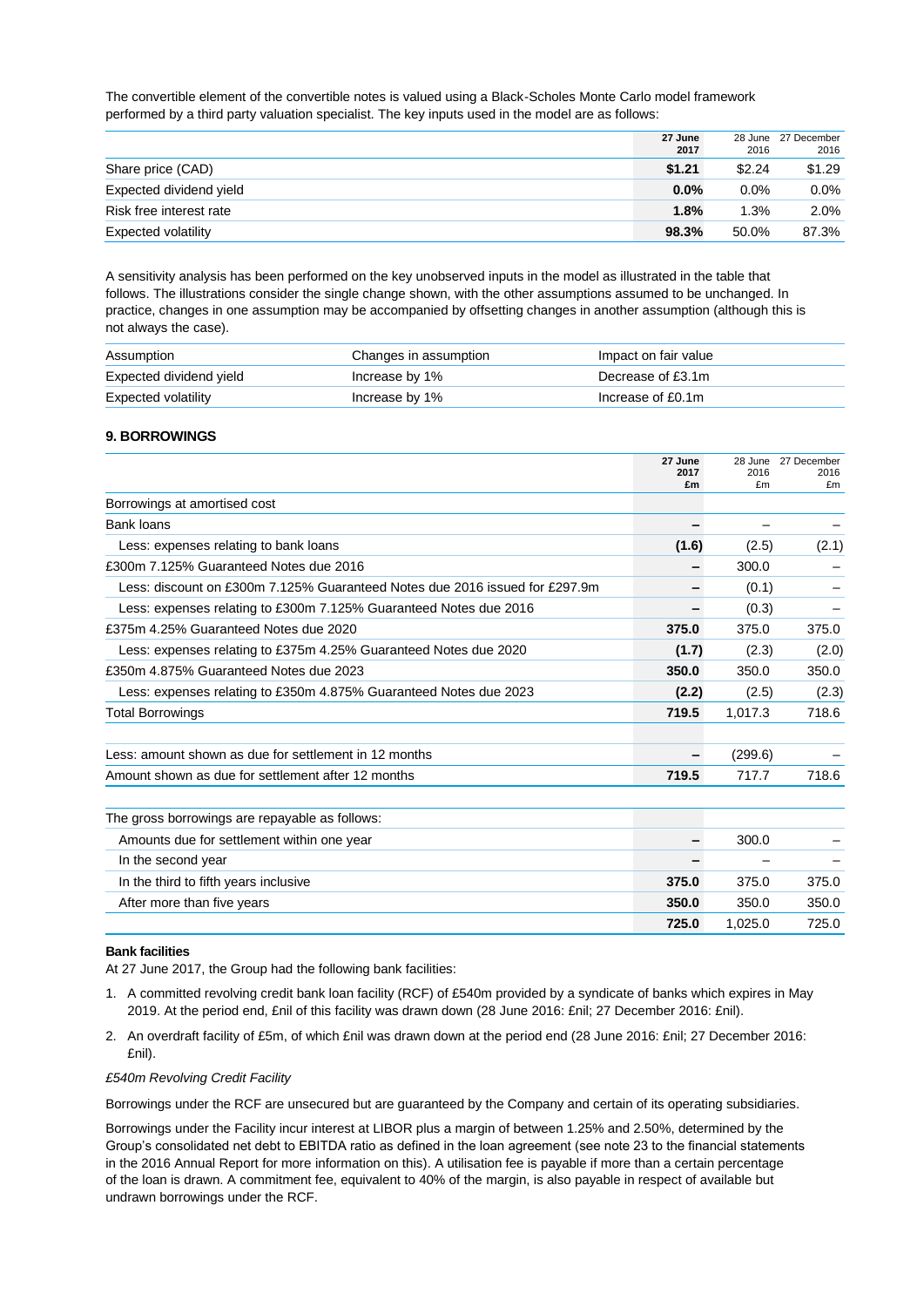Upfront participation and arrangement fees plus associated costs incurred in arranging the RCF have been capitalised in the Consolidated Statement of Financial Position and are being amortised on a straight line basis over the life of the Facility.

#### *Overdraft facility*

At 27 June 2017, the Group had an overdraft facility with National Westminster Bank plc of £5m (28 June 2016: £5m; 27 December 2016: £5m). The balance on this facility at 27 June 2017 was £nil (28 June 2016: £nil; 27 December 2016: £nil).

#### **Corporate bonds**

#### *(i) £375m 4.25% Guaranteed Notes due 2020*

In June 2013, the Group issued £375m of corporate bonds and used the net proceeds to repay £275m borrowed under a Term Loan Facility used to part fund the acquisition of Sportingbet plc's Australian business and Playtech's stake in Online, with the remainder of the funds raised used to reduce outstanding amounts under the Group's RCF. The bonds, which are guaranteed by the Company and certain of its operating subsidiaries, bear a coupon rate of 4.25% and are due for redemption in June 2020.

#### *(ii) £350m 4.875% Guaranteed Notes due 2023*

On 27 May 2016, the Company issued £350m of corporate bonds and used the net proceeds to refinance the Company's existing debt and for its general corporate purposes. The bonds, which are guaranteed by the Company and certain of its operating subsidiaries, were issued with a coupon of 4.875% and are due for redemption in September 2023.

Finance fees and associated costs incurred on the issue of bonds have been capitalised in the Consolidated Statement of Financial Position and are being amortised over the life of the respective bonds using the effective interest rate method.

#### **10. DISPOSAL GROUP HELD FOR SALE**

On 19 May 2017, the Group agreed to sell its Greyhound Stadia operations to Arena Racing Company. These operations, which have been sold on 31 July 2017, have been classified as a disposal group held for sale and presented separately in the Consolidated Statement of Financial Position. The estimated proceeds of disposal were less than the book value of the related net assets and accordingly a write down of the disposal group on classification as held for sale of £0.2m has been recognised in the Consolidated Income Statement. This, along with associated costs to sell of £0.5m, has been classified as an exceptional item (see note 3) and has been recognised as a write down to the goodwill balance within the disposal group held for sale.

The major classes of assets and liabilities comprising Stadia operations classified as a disposal group held for sale are as follows:

| Net assets of disposal group held for sale | 10.9                  |
|--------------------------------------------|-----------------------|
|                                            |                       |
| Disposal group liabilities held for sale   | (0.4)                 |
| Corporation tax liabilities                | (0.1)                 |
| Trade and other payables                   | (0.3)                 |
| Disposal group assets held for sale        | 11.3                  |
| Goodwill                                   | 6.9                   |
| Property, plant and equipment              | 3.2                   |
| Trade and other receivables                | 1.1                   |
| Cash and cash equivalents                  |                       |
|                                            | 27 June<br>2017<br>£m |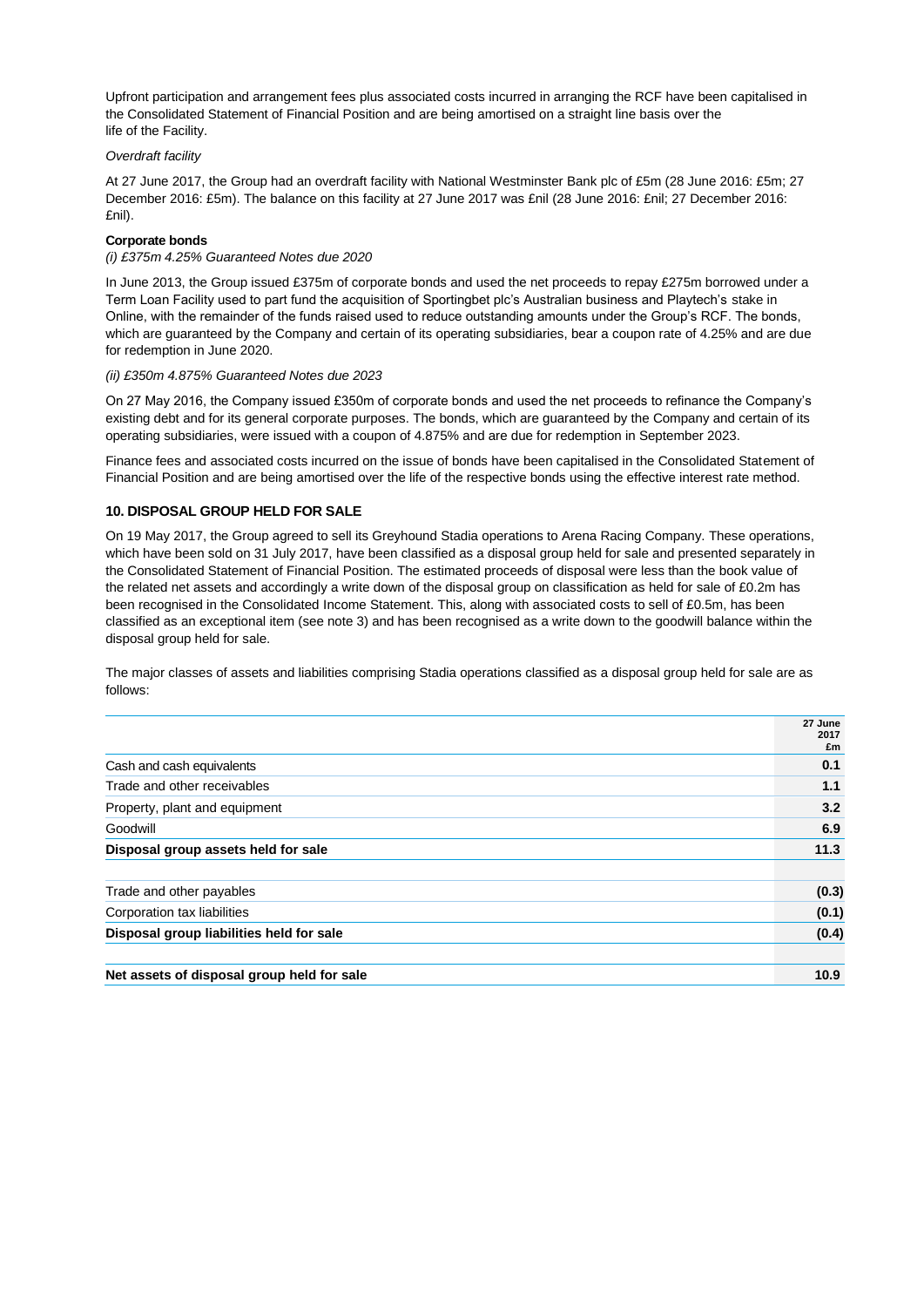# **11. NOTES TO THE CASH FLOW STATEMENT**

| <b>Notes</b>                                                                          | 26 weeks<br>ended<br>27 June<br>2017<br>£m | 26 weeks<br>ended<br>28 June<br>2016<br>£m | 52 weeks<br>ended<br>27 December<br>2016<br>£m |
|---------------------------------------------------------------------------------------|--------------------------------------------|--------------------------------------------|------------------------------------------------|
| Profit before interest and tax                                                        | 109.0                                      | 122.0                                      | 225.6                                          |
| Adjustments for:                                                                      |                                            |                                            |                                                |
| Share of results of associates                                                        | (0.9)                                      | (0.5)                                      | (1.5)                                          |
| Depreciation of property, plant and equipment                                         | 15.6                                       | 15.4                                       | 31.6                                           |
| Amortisation of intangibles                                                           | 27.7                                       | 26.0                                       | 55.0                                           |
| Loss/(gain) on disposal of property, plant and equipment                              | 0.2                                        |                                            | (4.7)                                          |
| Loss/(gain) on early settlement of vacant property leases                             |                                            | (0.7)                                      | (0.4)                                          |
| Cost charged in respect of share remuneration                                         | 2.2                                        | 3.1                                        | 6.1                                            |
| Defined benefit pension cost less cash contributions                                  | (4.8)                                      | (4.9)                                      | (9.3)                                          |
| Movements on ante post bet liabilities                                                | (5.9)                                      | (1.5)                                      | (0.1)                                          |
| Fair value adjustments on classification of Stadia operations as disposal group<br>10 | 0.2                                        | -                                          |                                                |
| Fair value movements on investment property                                           |                                            |                                            | 0.1                                            |
| Fair value movements on derivative financial instruments                              | 2.4                                        | 5.0                                        | 9.9                                            |
| Operating cash flows before movements in working capital:                             | 145.7                                      | 163.9                                      | 312.3                                          |
| Decrease/(increase) in receivables                                                    | 5.3                                        | 0.6                                        | (13.7)                                         |
| (Decrease)/increase in payables                                                       | (7.6)                                      | 24.9                                       | 37.0                                           |
| Cash generated by operations                                                          | 143.4                                      | 189.4                                      | 335.6                                          |
| Income taxes paid                                                                     | (10.0)                                     | (2.9)                                      | (24.6)                                         |
| Interest paid                                                                         | (18.1)                                     | (20.2)                                     | (45.1)                                         |
| Net cash from operating activities                                                    | 115.3                                      | 166.3                                      | 265.9                                          |

#### **12. RELATED PARTY TRANSACTIONS**

Transactions between the Company and its subsidiaries, which are related parties, have been eliminated on consolidation and are not disclosed in this note. Transactions between the Group and its associates are disclosed below.

#### **Trading transactions**

#### **Associates**

The Group holds an investment of 19.5% of the ordinary share capital of Satellite Information Services (Holdings) Limited (SIS). During the period the Group made purchases of £24.4m (26 weeks ended 28 June 2016: £25.2m; 52 weeks ended 27 December 2016: £50.5m) from Satellite Information Services Limited, a subsidiary of the Group's associated undertaking, SIS. At 27 June 2017 the amount due to or from Satellite Information Services Limited by the Group was £nil (28 June 2016 £nil; 27 December 2016: £nil).

The Group made no purchases from its associated undertaking, NeoGames. At 27 June 2017, no amounts were due to or from NeoGames (28 June 2016: £nil; 27 December 2016: £nil).

All transactions with associates were made at market price.

The Group has made available a US\$15m loan facility to NeoGames, of which \$nil is drawn down.

#### **Key management personnel**

Transactions between the Group and key management personnel in the first half of 2017 were limited to those relating to remuneration previously disclosed as part of the Director's Remuneration Report within the Group's 2016 Annual report. There have been no other material changes to the arrangements between the Group and key management personnel in the period.

# **13. CONTINGENT LIABILITIES**

The Group has potential obligations in respect of legal action following the 2012 acquisition of businesses in Nevada, USA and at this stage there can be no assurance that the results of this legal action will not have a material impact upon the Group's cash flows or results.

The value and timing of possible obligations in this regard are subject to a high degree of uncertainty and cannot be reliably measured. Accordingly, no amounts are provided. There has been no material change to the degree of uncertainty in the period.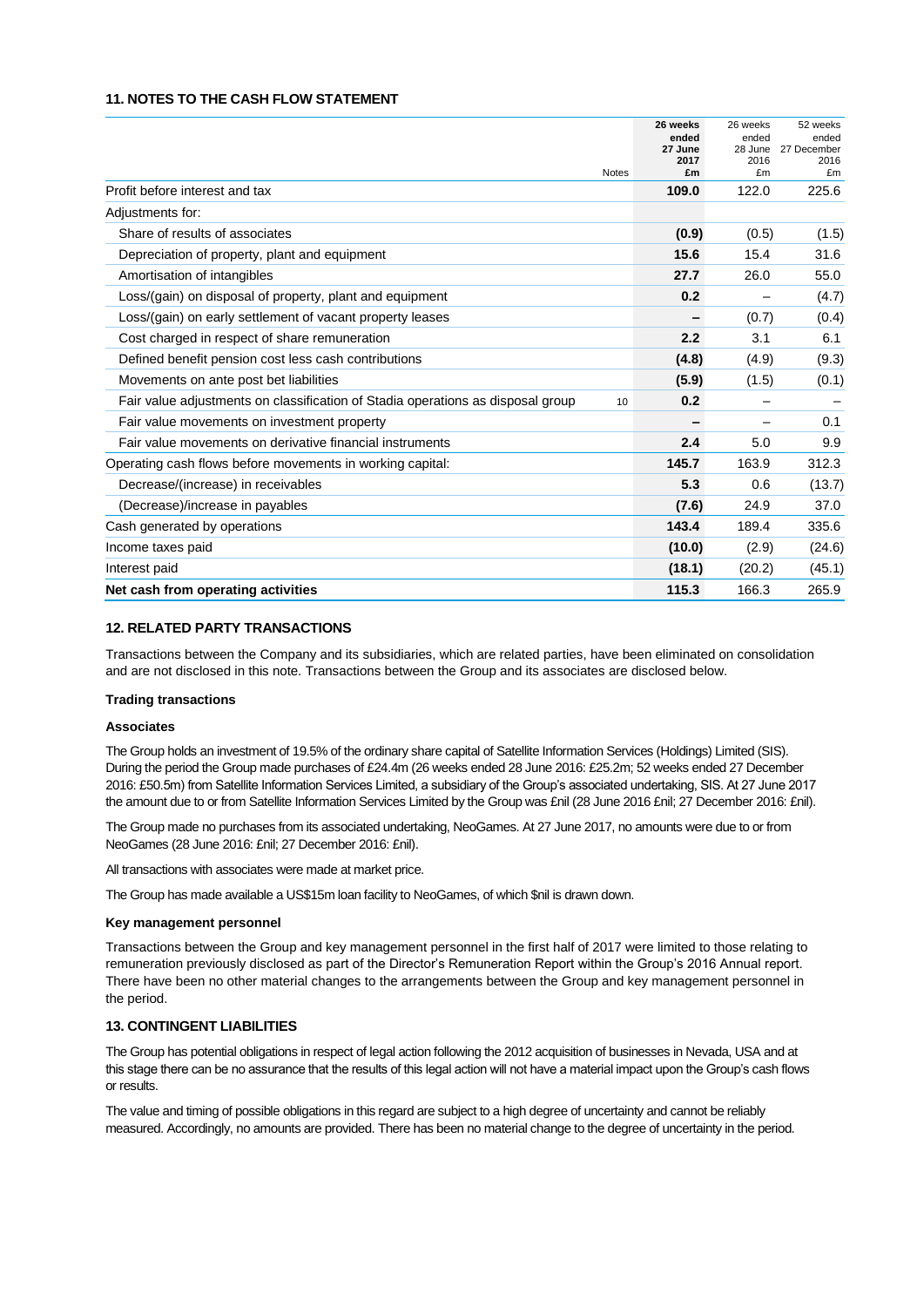# **Independent Review Report to William Hill PLC**

We have been engaged by the company to review the condensed set of financial statements in the interim financial report for the 26 week period ended 27 June 2017 which comprises the consolidated income statement, the consolidated statement of financial position, the consolidated statement of comprehensive income, the consolidated statement of changes in equity, the consolidated cash flow statement and related notes 1 to 13. We have read the other information contained in the interim financial report and considered whether it contains any apparent misstatements or material inconsistencies with the information in the condensed set of financial statements.

This report is made solely to the company in accordance with International Standard on Review Engagements (UK and Ireland) 2410 "Review of Interim Financial Information Performed by the Independent Auditor of the Entity" issued by the Auditing Practices Board. Our work has been undertaken so that we might state to the company those matters we are required to state to it in an independent review report and for no other purpose. To the fullest extent permitted by law, we do not accept or assume responsibility to anyone other than the company, for our review work, for this report, or for the conclusions we have formed.

#### **Directors' responsibilities**

The interim financial report is the responsibility of, and has been approved by, the directors. The directors are responsible for preparing the interim financial report in accordance with the Disclosure and Transparency Rules of the United Kingdom's Financial Conduct Authority.

As disclosed in note 1, the annual financial statements of the Group are prepared in accordance with IFRSs as adopted by the European Union. The condensed set of financial statements included in this interim financial report has been prepared in accordance with International Accounting Standard 34 "Interim Financial Reporting" as adopted by the European Union.

#### **Our responsibility**

Our responsibility is to express to the Group a conclusion on the condensed set of financial statements in the interim financial report based on our review.

#### **Scope of review**

We conducted our review in accordance with International Standard on Review Engagements (UK and Ireland) 2410 "Review of Interim Financial Information Performed by the Independent Auditor of the Entity" issued by the Auditing Practices Board for use in the United Kingdom. A review of interim financial information consists of making inquiries, primarily of persons responsible for financial and accounting matters, and applying analytical and other review procedures. A review is substantially less in scope than an audit conducted in accordance with International Standards on Auditing (UK) and consequently does not enable us to obtain assurance that we would become aware of all significant matters that might be identified in an audit. Accordingly, we do not express an audit opinion.

#### **Conclusion**

Based on our review, nothing has come to our attention that causes us to believe that the condensed set of financial statements in the interim financial report for the 26 week period ended 27 June 2017 is not prepared, in all material respects, in accordance with International Accounting Standard 34 as adopted by the European Union and the Disclosure and Transparency Rules of the United Kingdom's Financial Conduct Authority.

**Deloitte LLP** Statutory Auditor London, United Kingdom 2 August 2017